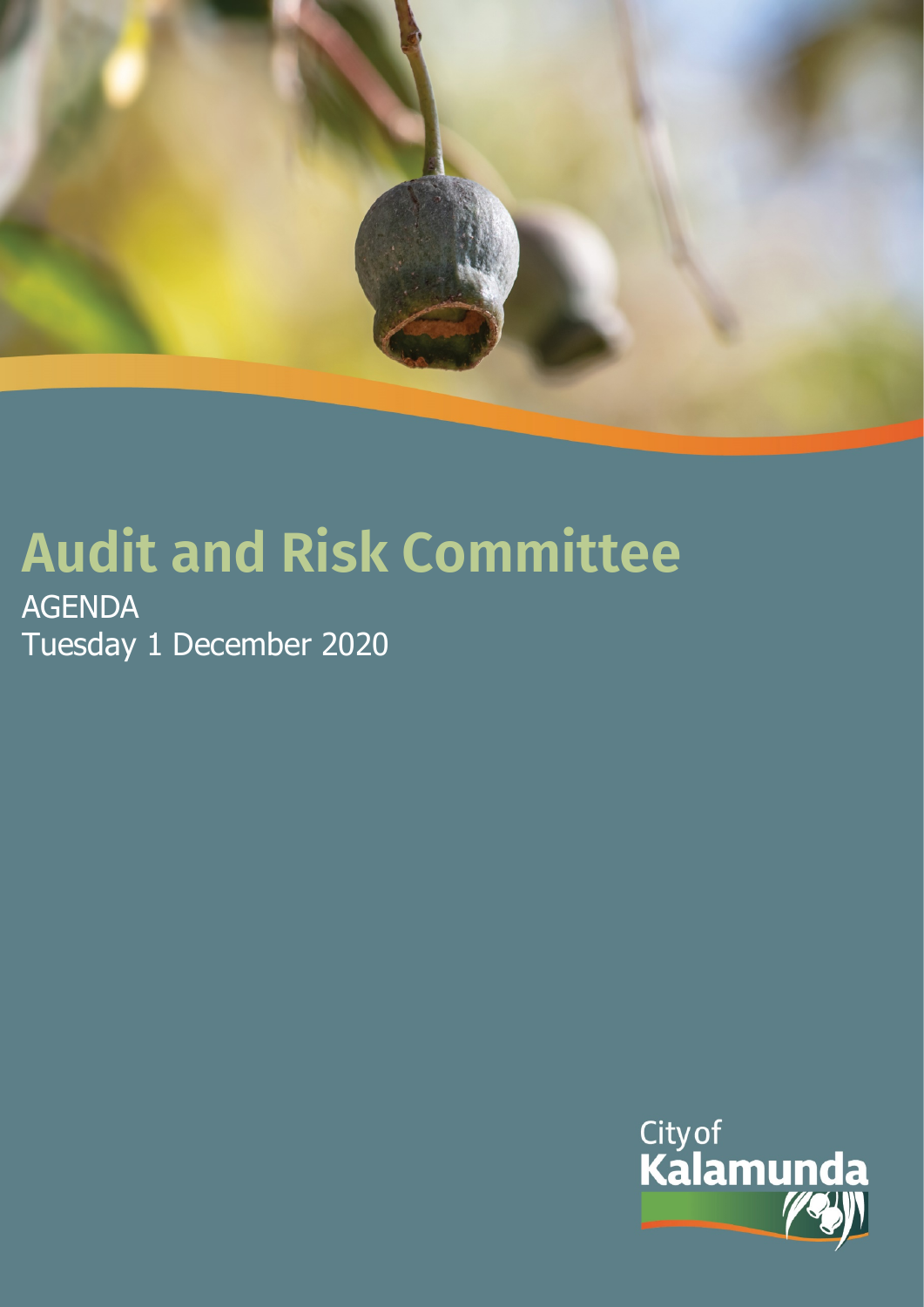#### NOTICE OF MEETING AUDIT & RISK COMMITTEE

Dear Councillors

Notice is hereby given that the next meeting of the Audit & Risk Committee will be held in the Council Chambers, Administration Centre, 2 Railway Road, Kalamunda on Tuesday 1 December 2020 at 6.30pm.

Rhonda Hardy Chief Executive Officer 26 November 2020

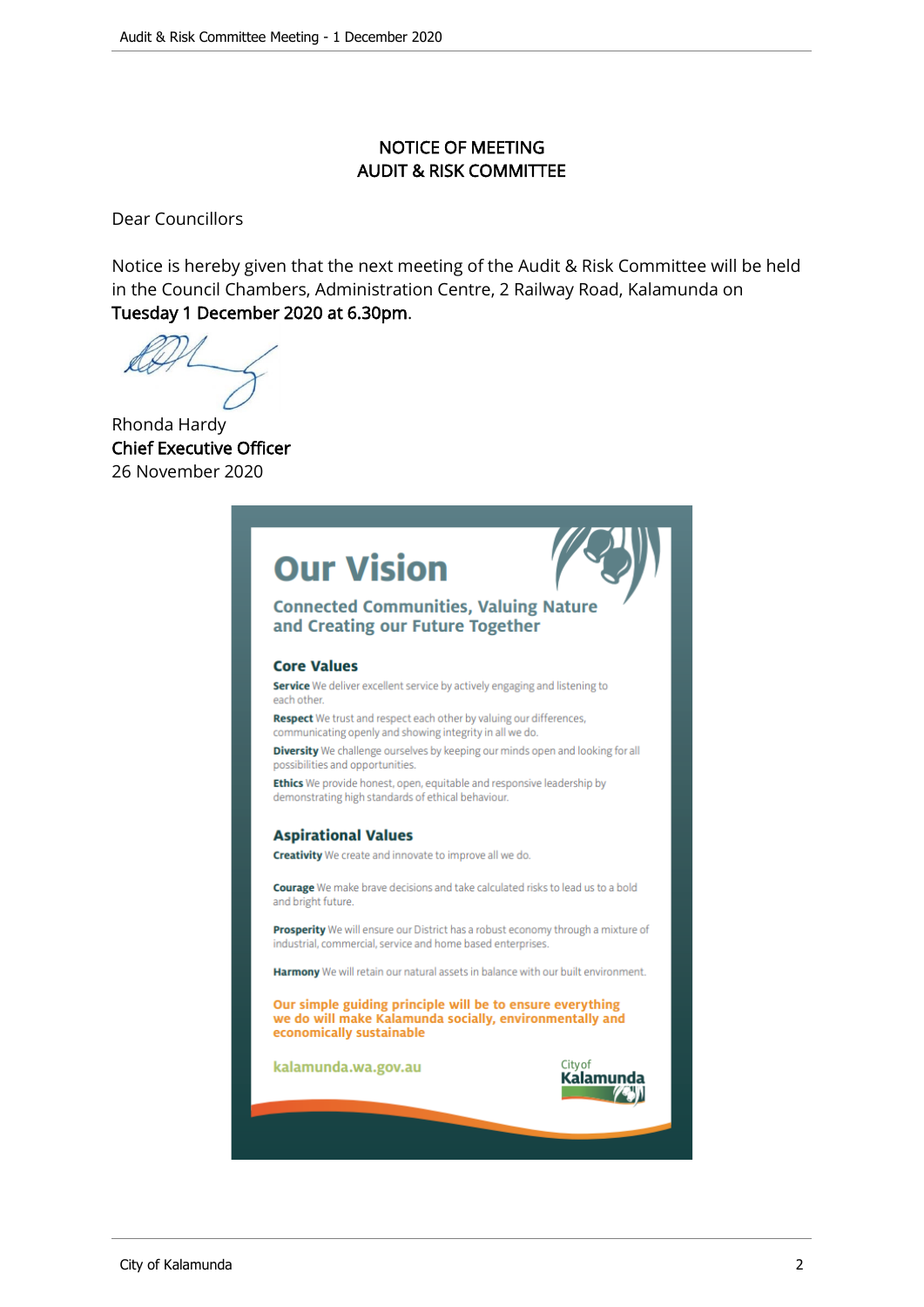#### INFORMATION FOR THE PUBLIC ATTENDING COUNCIL MEETINGS

Welcome to this evening's meeting. The following information is provided on the meeting and matters which may affect members of the public.

If you have any queries related to procedural matters, please contact a member of staff.



#### Council Chambers – Seating Layout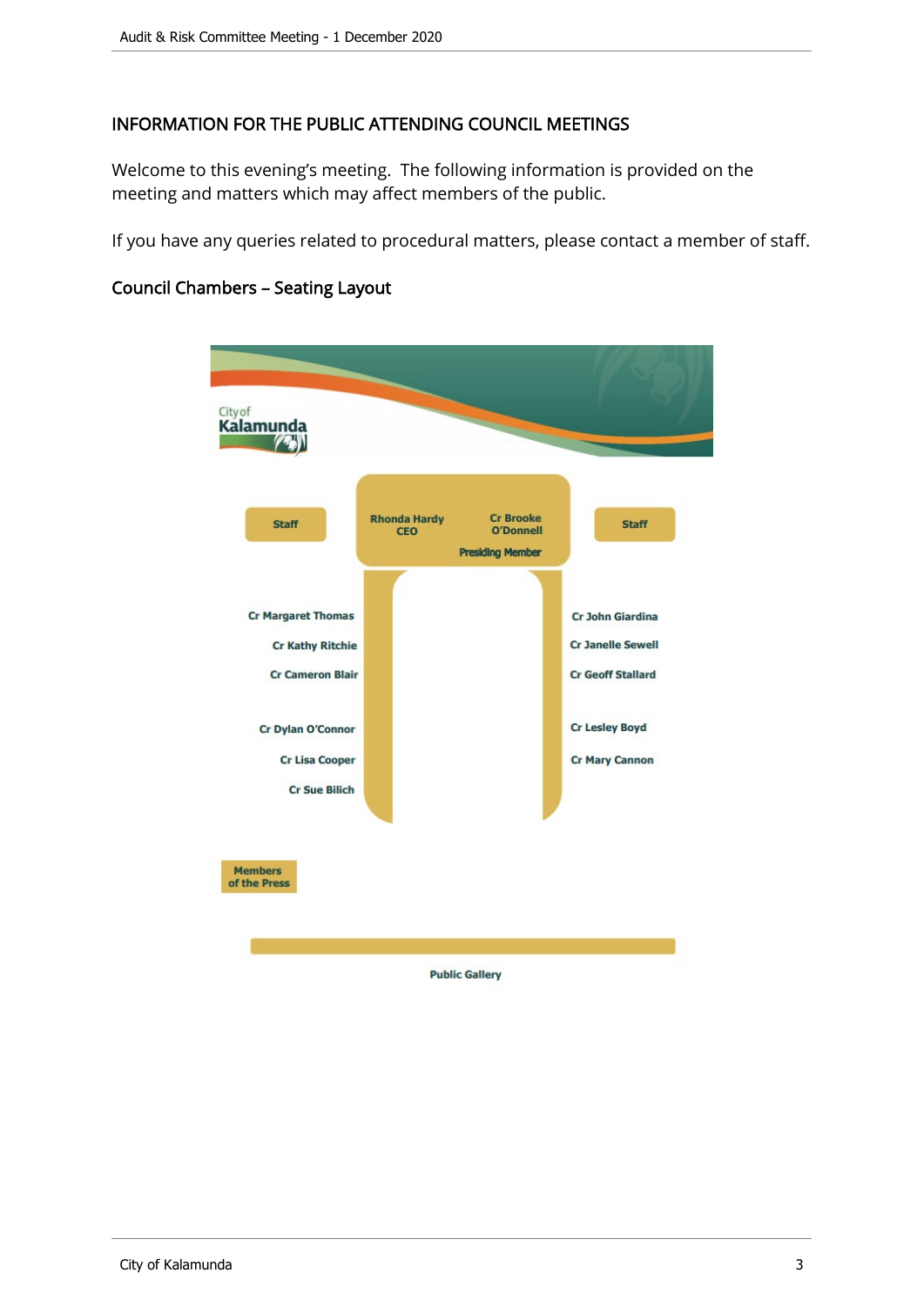#### Audit & Risk Committee Meeting Procedure

- 1. Audit & Risk Committee has a membership of all Councillors.
- 2. The Committee makes recommendations only to Full Council (held on the fourth Tuesday of each month at 6.30pm)
- 3. All other arrangements are in general accordance with Council's Audit & Risk Committee Terms of Reference February 2013.

#### Acknowledgement of Traditional Owners

We wish to acknowledge the traditional custodians of the land we are meeting on, the Whadjuk Noongar people. We wish to acknowledge their Elders' past, present and future and respect their continuing culture and the contribution they make to the life of this City and this Region.

## Emergency Procedures

Please view the position of the Exits, Fire Extinguishers and Outdoor Assembly Area as displayed on the wall of Council Chambers.

In case of an emergency follow the instructions given by City Personnel.

We ask that you do not move your vehicle as this could potentially block access for emergency services vehicles.

Please remain at the assembly point until advised it is safe to leave.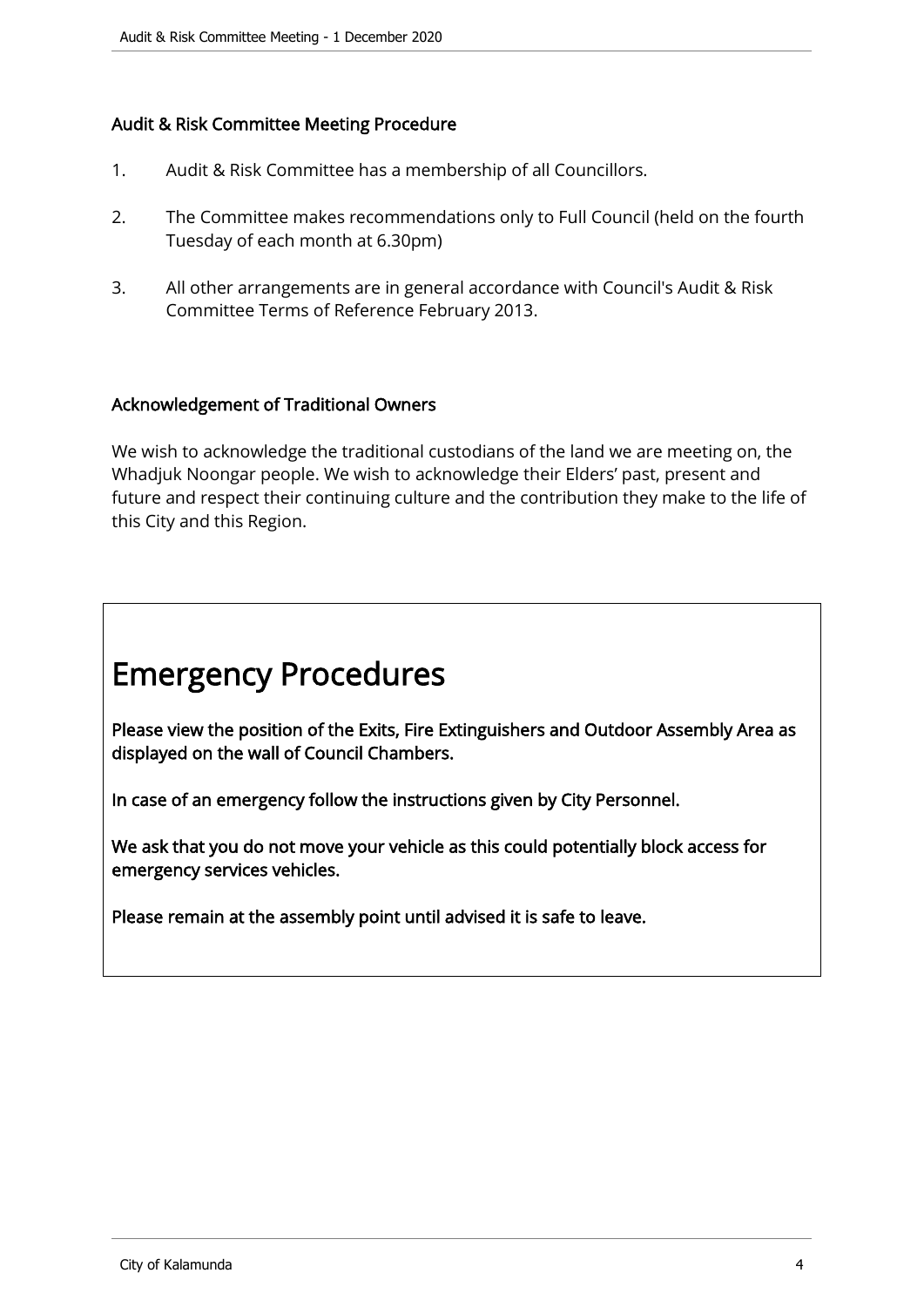#### **INDEX**

| 1. |                                                                        |  |
|----|------------------------------------------------------------------------|--|
| 2. |                                                                        |  |
| 3. |                                                                        |  |
| 4. |                                                                        |  |
| 5. |                                                                        |  |
| 6. |                                                                        |  |
| 7. |                                                                        |  |
| 8. |                                                                        |  |
| 9. |                                                                        |  |
|    |                                                                        |  |
|    |                                                                        |  |
|    |                                                                        |  |
|    |                                                                        |  |
|    |                                                                        |  |
|    |                                                                        |  |
|    |                                                                        |  |
|    |                                                                        |  |
|    | 13. Urgent Business Approved by the Presiding Member or by Decision 30 |  |
|    |                                                                        |  |
|    |                                                                        |  |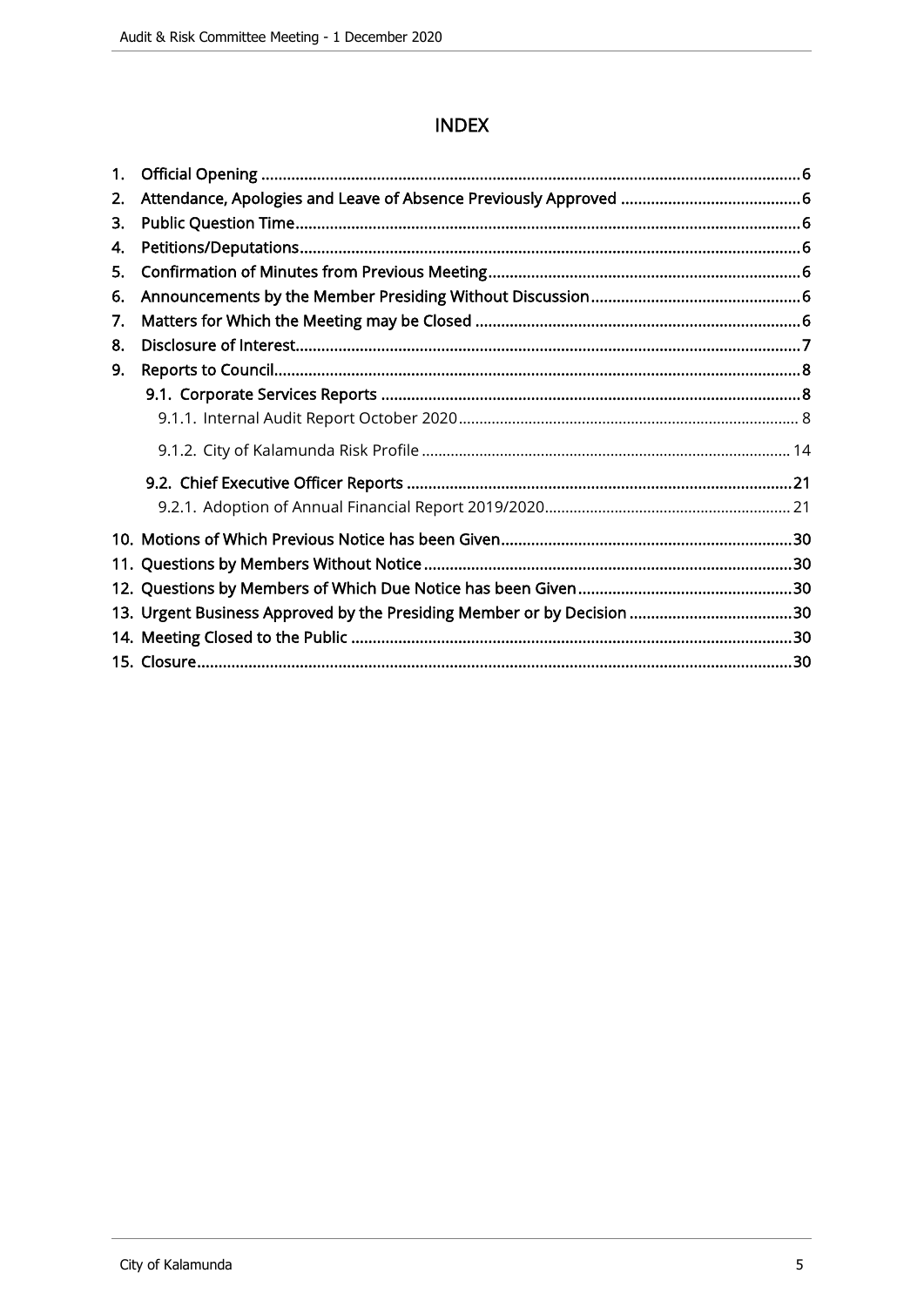#### <span id="page-5-0"></span>1. Official Opening

- 2. Attendance, Apologies and Leave of Absence Previously Approved
- 3. Public Question Time
- 3.1. Questions Taken on Notice at Previous Meeting

#### 3.2. Public Question Time

A period of not less than 15 minutes is provided to allow questions from the gallery on matters relating to the functions of Council. For the purposes of Minuting, these questions and answers will be summarised.

#### 4. Petitions/Deputations

#### 5. Confirmation of Minutes from Previous Meeting

That the Minutes of the Audit & Risk Committee Meeting held on the 21 July 2020, as published and circulated, are confirmed as a true and accurate record of the proceedings.

Moved:

Seconded:

Vote:

#### Statement by the Presiding Member

"On the basis of the above Motion, I now sign the Minutes as a true and accurate record for the meeting of 21 July 2020"

#### 6. Announcements by the Member Presiding Without Discussion

#### **7. Matters for Which the Meeting may be Closed**

7.1 Item 9.3.1 - Internal Audit Report October 2020 - CONFIDENTIAL ATTACHMENT 1. Final Report – Management of Consumer Food Safety. Reason for Confidentiality: Local Government Act 1995 (WA) Section 5.23 (2) (f) – "a matter that if disclosed, could be reasonably expected to – (i) impair the effectiveness of any lawful method or procedure for preventing, detecting, investigating or dealing with any contravention or possible contravention of the law; (ii) endanger the security of the local government's property; or (iii) prejudice the maintenance or enforcement of a lawful measure for protecting public safety".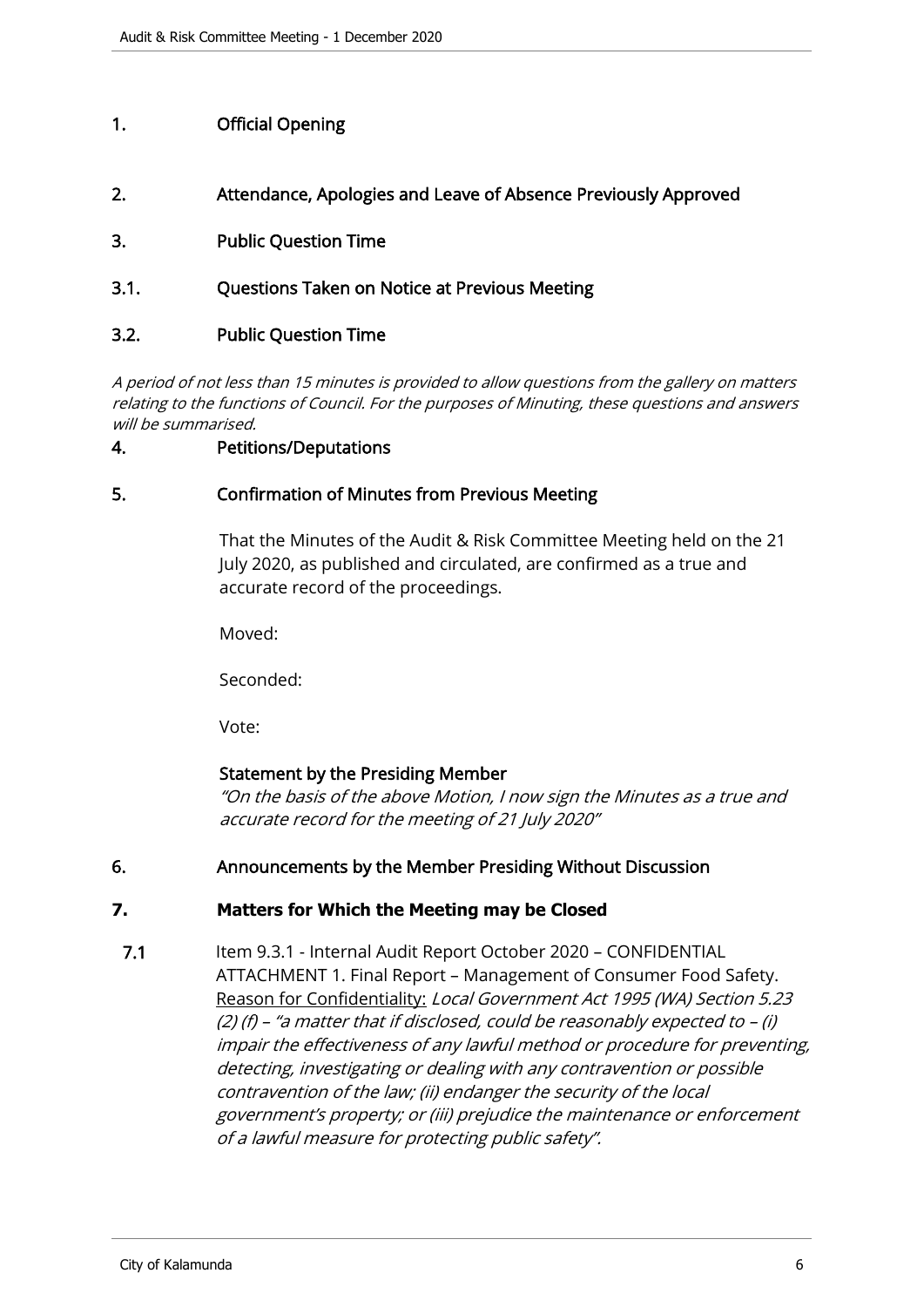#### <span id="page-6-0"></span>**8. Disclosure of Interest**

#### 8.1. Disclosure of Financial and Proximity Interests

- a. Members must disclose the nature of their interest in matter to be discussed at the meeting. (Section 5.56 of the Local Government Act 1995.)
- b. Employees must disclose the nature of their interest in reports or advice when giving the report or advice to the meeting. (Section 5.70 of the Local Government Act 1995.)

#### 8.2. Disclosure of Interest Affecting Impartiality

a. Members and staff must disclose their interest in matters to be discussed at the meeting in respect of which the member or employee had given or will give advice.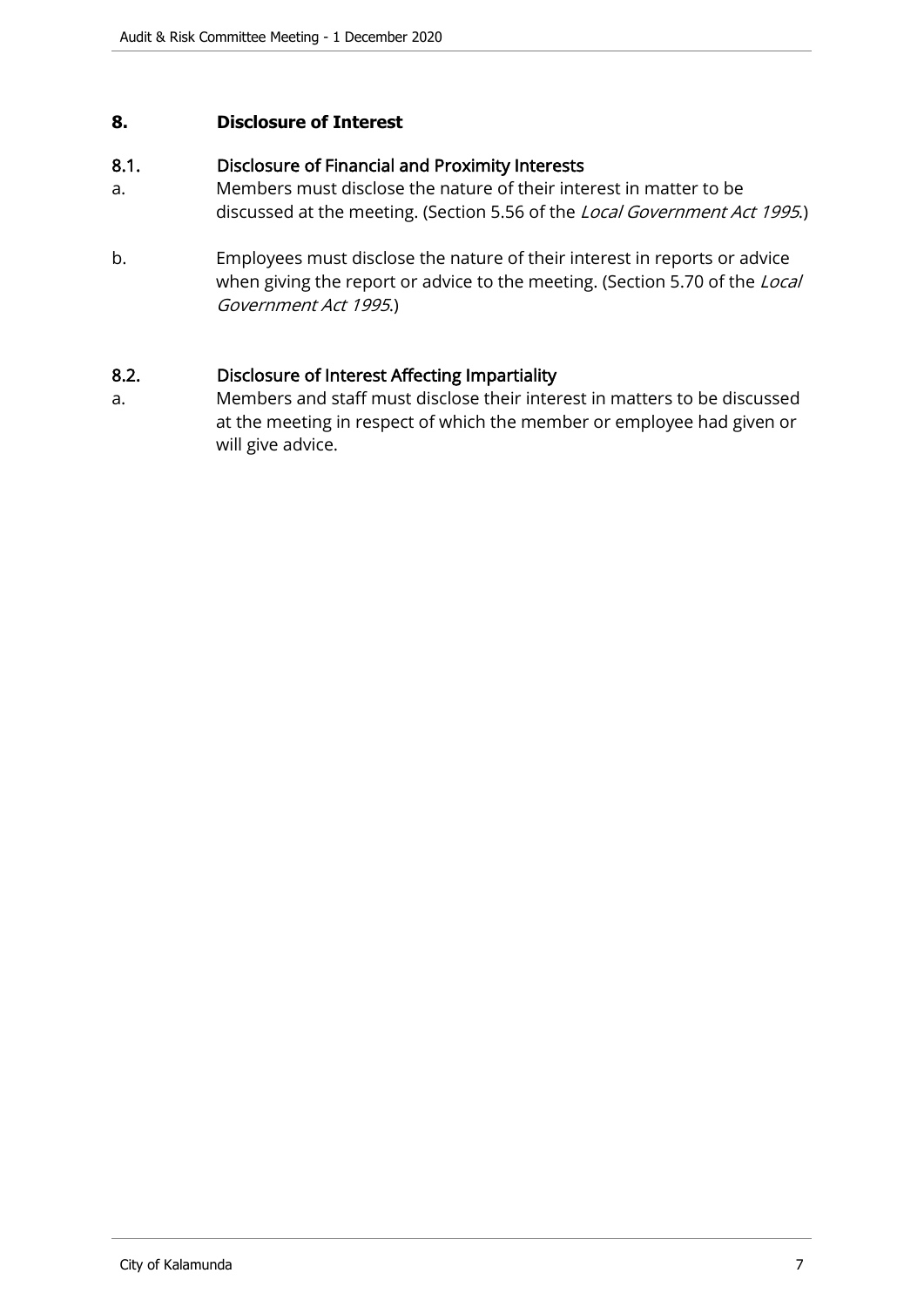#### <span id="page-7-0"></span>**9. Reports to Council**

#### **9.1. Corporate Services Reports**

### **9.1.1. Internal Audit Report October 2020**

#### Declaration of financial / conflict of interests to be recorded prior to dealing with each item.

| Previous<br>Items<br>Directorate<br>Business Unit<br>File Reference<br>Applicant<br>Owner | <b>Corporate Services</b><br><b>Corporate Services</b>                                                                                                                                                                                                                                                                                                                                                                                                                                                                                                                                |
|-------------------------------------------------------------------------------------------|---------------------------------------------------------------------------------------------------------------------------------------------------------------------------------------------------------------------------------------------------------------------------------------------------------------------------------------------------------------------------------------------------------------------------------------------------------------------------------------------------------------------------------------------------------------------------------------|
| Attachments                                                                               | Nil                                                                                                                                                                                                                                                                                                                                                                                                                                                                                                                                                                                   |
| Confidential<br>Attachments                                                               | Management of Consumer Food Safety Audit Report<br>1.<br>Reason for Confidentiality: Local Government Act 1995 (WA)<br>Section 5.23 (2) (f) - "a matter that if disclosed, could be<br>reasonably expected to - (i) impair the effectiveness of any<br>lawful method or procedure for preventing, detecting,<br>investigating or dealing with any contravention or possible<br>contravention of the law; (ii) endanger the security of the<br>local government's property; or (iii) prejudice the<br>maintenance or enforcement of a lawful measure for<br>protecting public safety". |

#### TYPE OF REPORT

| П      | Advocacy    | When Council is advocating on behalf of the community to<br>another level of government/body/agency                                                                                                                                                                                                                                                                                                                                |
|--------|-------------|------------------------------------------------------------------------------------------------------------------------------------------------------------------------------------------------------------------------------------------------------------------------------------------------------------------------------------------------------------------------------------------------------------------------------------|
| ☑      | Executive   | When Council is undertaking its substantive role of direction<br>setting and oversight (eg accepting tenders, adopting plans<br>and budgets                                                                                                                                                                                                                                                                                        |
| $\Box$ | Information | For Council to note                                                                                                                                                                                                                                                                                                                                                                                                                |
|        | Legislative | Includes adopting Local Laws, Town Planning Schemes and<br>Policies. When Council determines a matter that directly<br>impacts a person's rights and interests where the principles of<br>natural justice apply. Examples include town planning<br>applications, building licences, other permits or licences<br>issued under other Legislation or matters that could be<br>subject to appeal to the State Administrative Tribunal |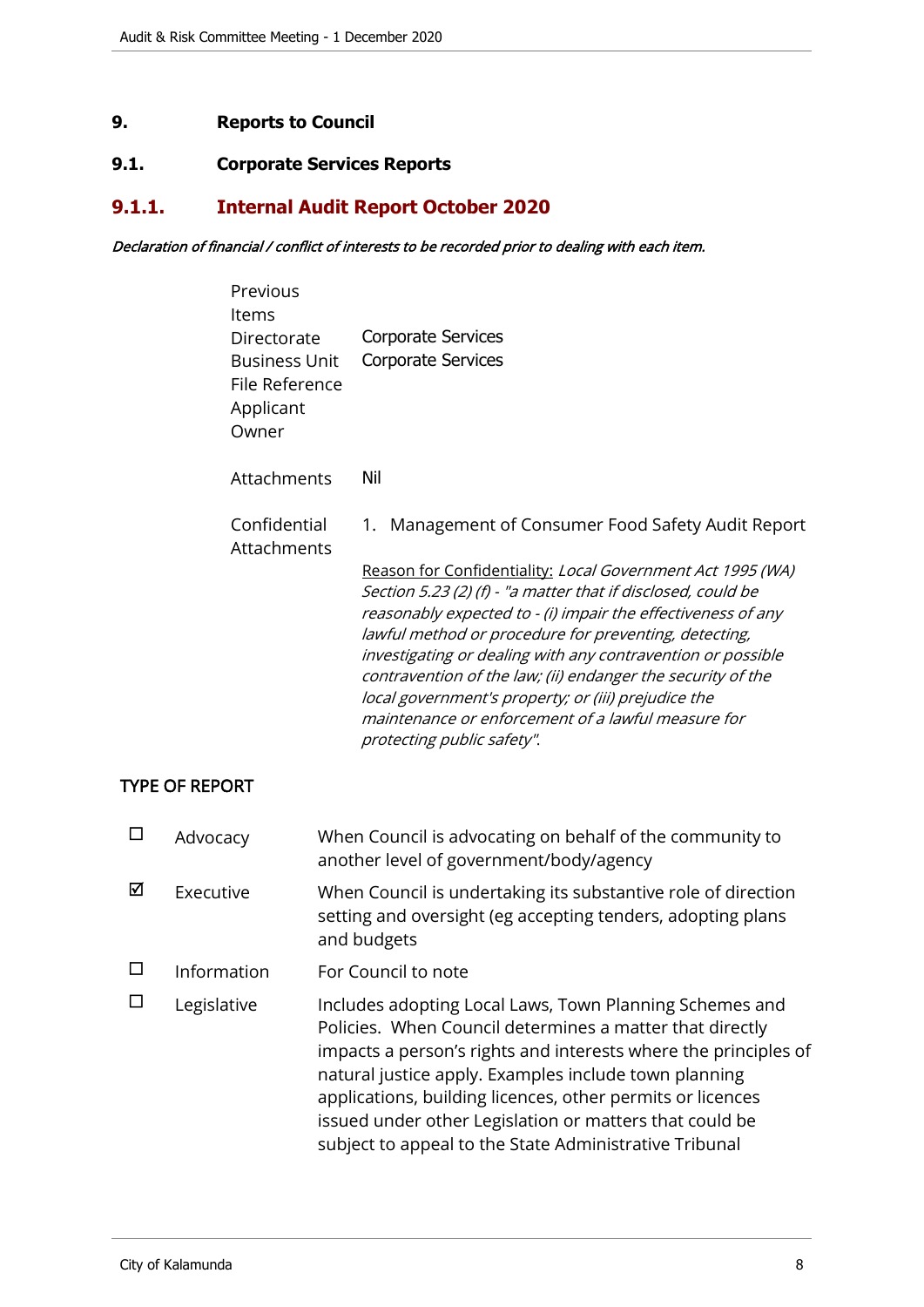#### STRATEGIC PLANNING ALIGNMENT

Kalamunda Advancing Strategic Community Plan to 2027

#### Priority 4: Kalamunda Leads

Objective 4.1 - To provide leadership through transparent governance. **Strategy 4.1.1** - Provide good governance.

#### EXECUTIVE SUMMARY

- 1. The purpose of this report is to provide Council with details of the Internal Audit Review conducted during the past quarter
- 2. The Internal Audit was completed in accordance with the provisions of the Local Government Act 1995, associated regulations, Australian Accounting Standards. The Internal Audit has identified a number of improvement opportunities which the City of Kalamunda (the City) is committed to implementing.
- 3. It is recommended that Council RECEIVE The details of Internal Audit Review conducted during the last quarter.

#### BACKGROUND

4. The Internal Audit program is delivered in line with the City's three-year Strategic Internal Audit Plan (the Plan) which contains a mix of compliance, financial, and performance / operational audits.

> Since the commencement of this plan 28 engagements from the internal audit plan were completed through the City's appointed internal auditor Crowe Pty Ltd (formerly Crowe Howarth) Other work undertaken by Crowe Pty Ltd ('Crowe') included:

- a. the setting of the strategic internal audit plan;
- b. attendance and presentation of internal audit reports to the Audit & Risk Committee; and
- c. client liaison and engagement.
- 5. Internal Audit is a core element of the City's risk management and governance framework. The relationship between Internal Audit and the City can be summarised using the "Three Lines of Defence model illustrated below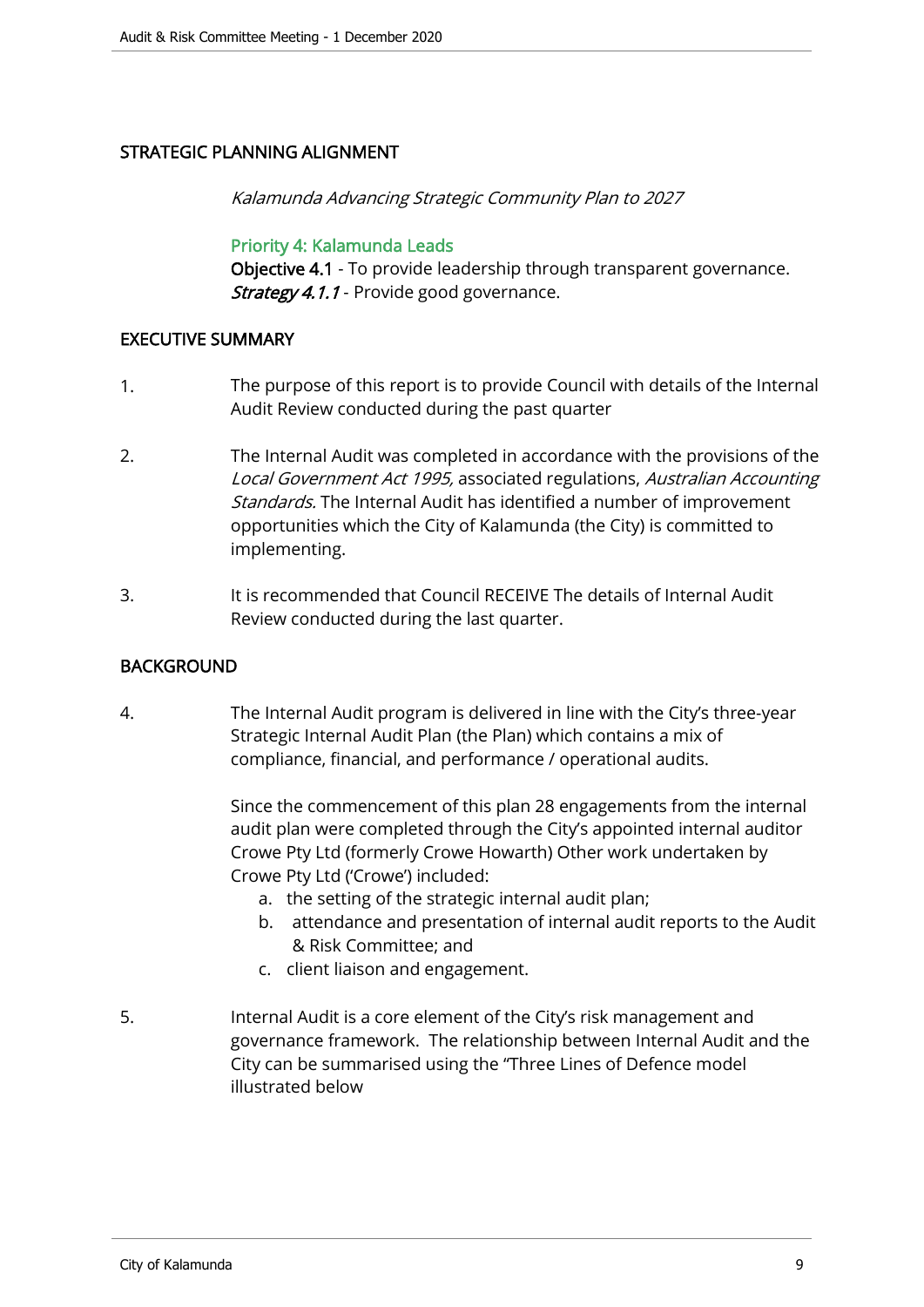

6. Broadly, Internal Audit reviews are focused on:

- a. Compliance Audits: Focused primarily on the entity's (or their suppliers') compliance with legislation, regulations, directions, policies, plans, and procedures.
- b. Financial Audits: Focused primarily on practices and activities relating to the accounting and reporting of financial transactions including budget commitments, approvals, and the receipt and disbursement of funds, as well as the reliability and integrity of financial information and the safeguarding of the assets.
- c. Performance (Operational) Audits: Focused primarily on an audit of all or a part of an entity's activities to assess the economy, efficiency and effectiveness and focuses on:
	- i. the adequacy of an internal control structure or specific internal controls to ensure due regard for economy and effectiveness;
	- ii. the extent to which resources have been managed economically and efficiently; and
	- iii. the extent to which activities have been effective in achieving organisational objectives.

#### DETAILS AND ANALYSIS

- 7. The Internal Audit Reviews undertaken during the past quarter have been focused on:
	- a) Management of Consumer Food Safety

#### 8. Management of Consumer Food Safety Internal Audit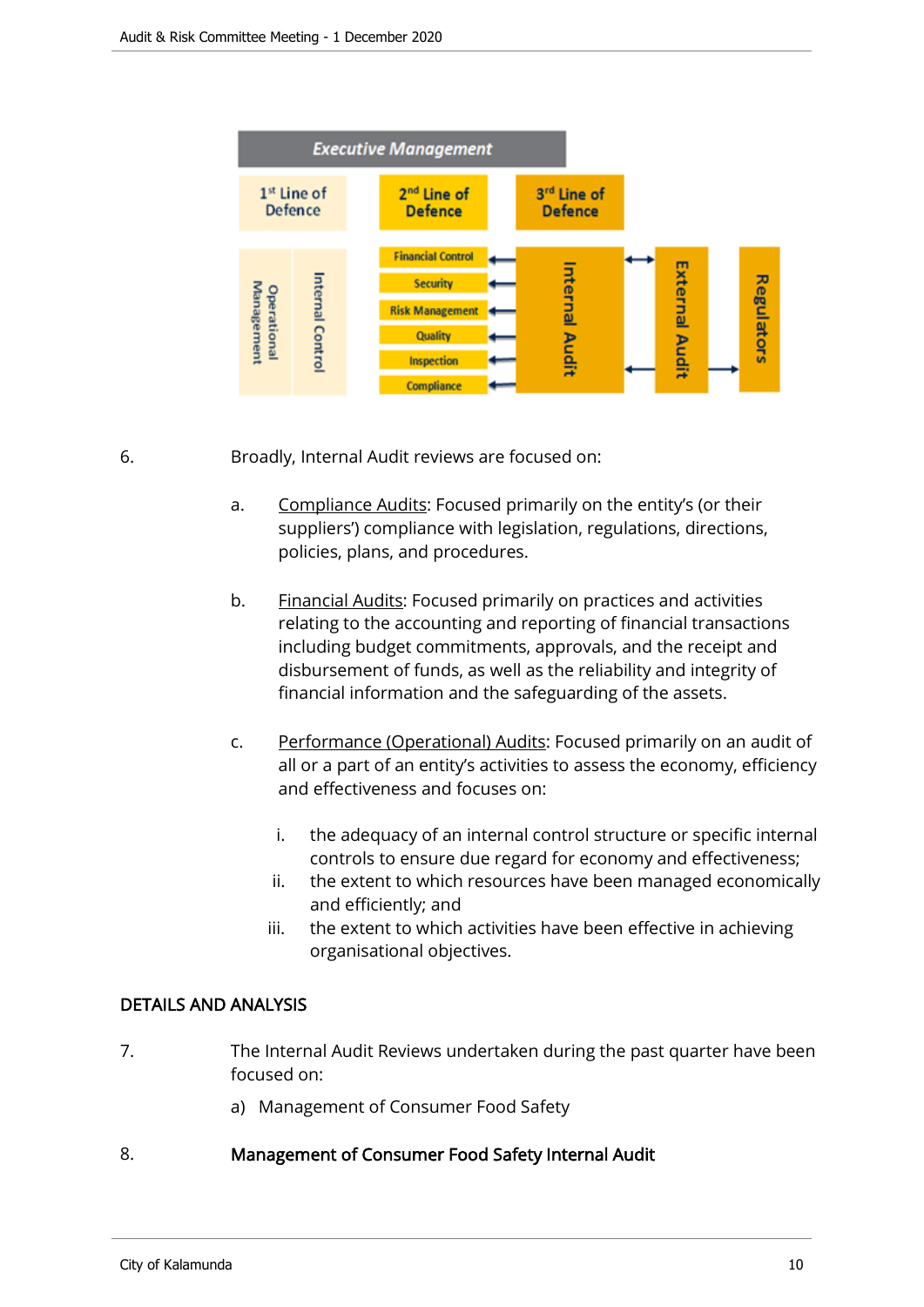The objective of the review was to assess the adequacy of processes, systems and controls in place to effectively regulate consumer food safety in local food businesses.

The scope of the review included the following:

- a. Food safety policies and procedures;
- b. Food business registrations and inspections, including practices to manage compliance with the Food Act 2008, Food Regulations 2009 and ANZ Standards;
- c. Food business inspection processes, including inspection cycles;
- d. Management and investigation of customer complaints, including incident reporting, follow up and enforcement processes;
- e. Segregation of duties of Environmental Health Officers (EHOs); and
- f. Training and education to food businesses and EHOs.
- 9. The results of the Management of Consumer Food Safety Audit are detailed in Confidential Attachment 1.
- 10. The City monitors the status of audit recommendations arising from each Internal Audit Review. Recommendations are monitored to ensure that they are managed and implemented in a timely fashion.

#### APPLICABLE LAW

#### 11. Local Government Act 1995 Local Government (Financial Management) Regulations 1996 Local Government (Functions and General) Regulations 1996 Food Act 2008, Food Regulations 2009 and ANZ Standards;

#### APPLICABLE POLICY

12. Nil.

#### STAKEHOLDER ENGAGEMENT

13. Internal Audit findings were discussed with relevant business unit managers and have been reviewed by the City's Executive Management Team.

#### FINANCIAL CONSIDERATIONS

14. The cost of the Internal Audit program is provisioned within the City's annual budget. Further, monitoring and review of internal controls within the Internal Audit program will reduce the risk and likely exposure of potential loss to the City.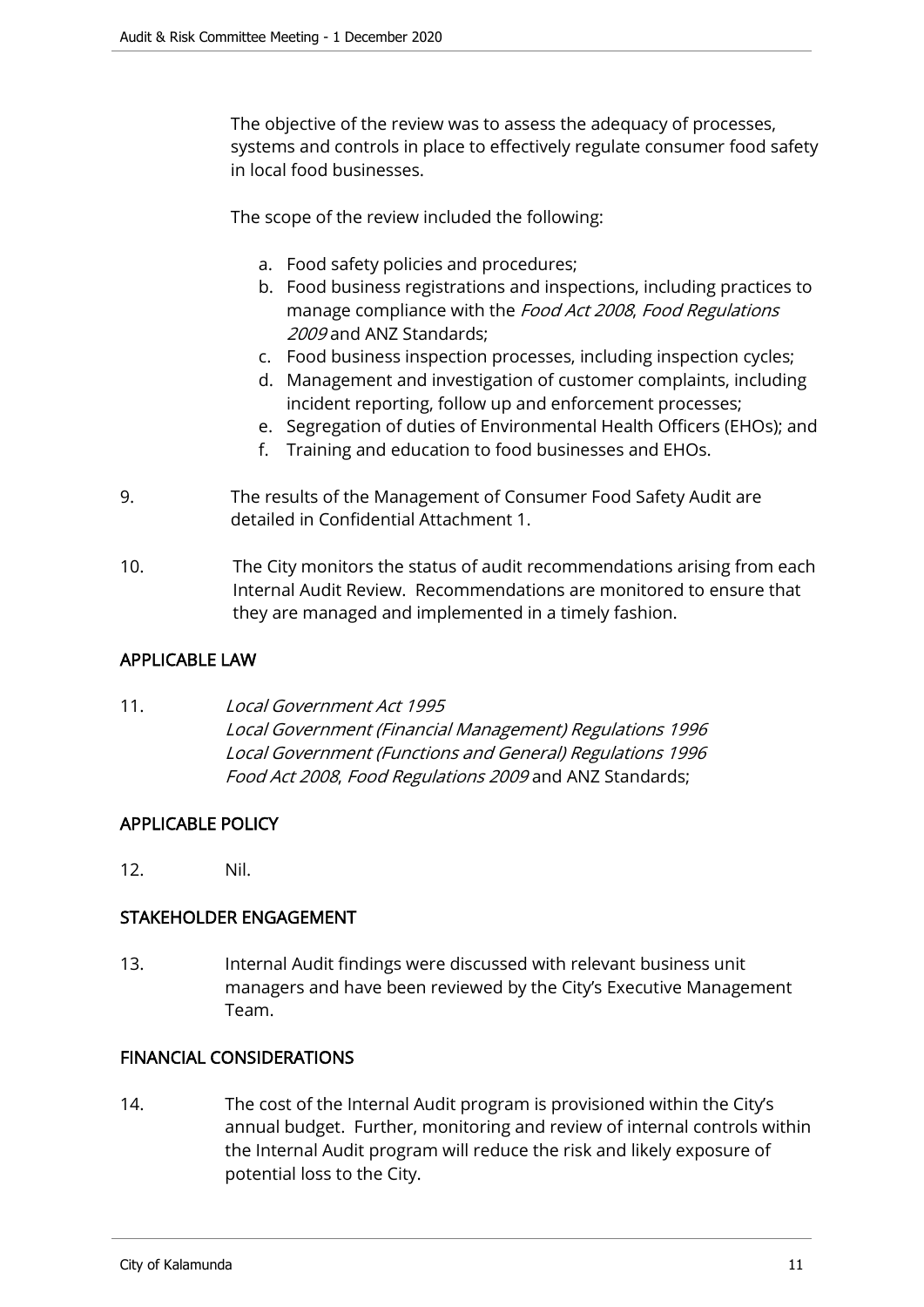#### **SUSTAINABILITY**

#### Social Implications

15. Nil.

#### Economic Implications

16. Nil.

#### Environmental Implications

17. Nil.

#### RISK MANAGEMENT

| 18. | Risk: Internal Audit fails to identify material non-compliance or control<br>deficiencies. |            |        |  |  |
|-----|--------------------------------------------------------------------------------------------|------------|--------|--|--|
|     | Consequence                                                                                | Likelihood | Rating |  |  |
|     | Moderate                                                                                   | Unlikely   | Low    |  |  |
|     | <b>Action/Strategy</b>                                                                     |            |        |  |  |
|     | Internal Audit Plan developed and reviewed annually.                                       |            |        |  |  |
|     | Internal Audit working papers reviewed by External Auditors.                               |            |        |  |  |
|     | Key controls are evaluated for the identified processes.                                   |            |        |  |  |
|     |                                                                                            |            |        |  |  |

## 19. **Risk:** Audit recommendations are not implemented in a timely fashion.

| Consequence                                          | Likelihood | Rating |  |
|------------------------------------------------------|------------|--------|--|
| Moderate                                             | Unlikely   | Low    |  |
| <b>Action/Strategy</b>                               |            |        |  |
| Internal Audit Plan developed and reviewed annually. |            |        |  |
| Monitoring and review of the implementation of audit |            |        |  |
| recommendations.                                     |            |        |  |
|                                                      |            |        |  |

#### **CONCLUSION**

20. The City monitors the status of Internal Audit recommendations arising from each Internal Audit Review (Confidential Attachment 3). Recommendations are monitored and the majority of recommendations are either complete or in progress.

#### Voting Requirements: **Simple Majority**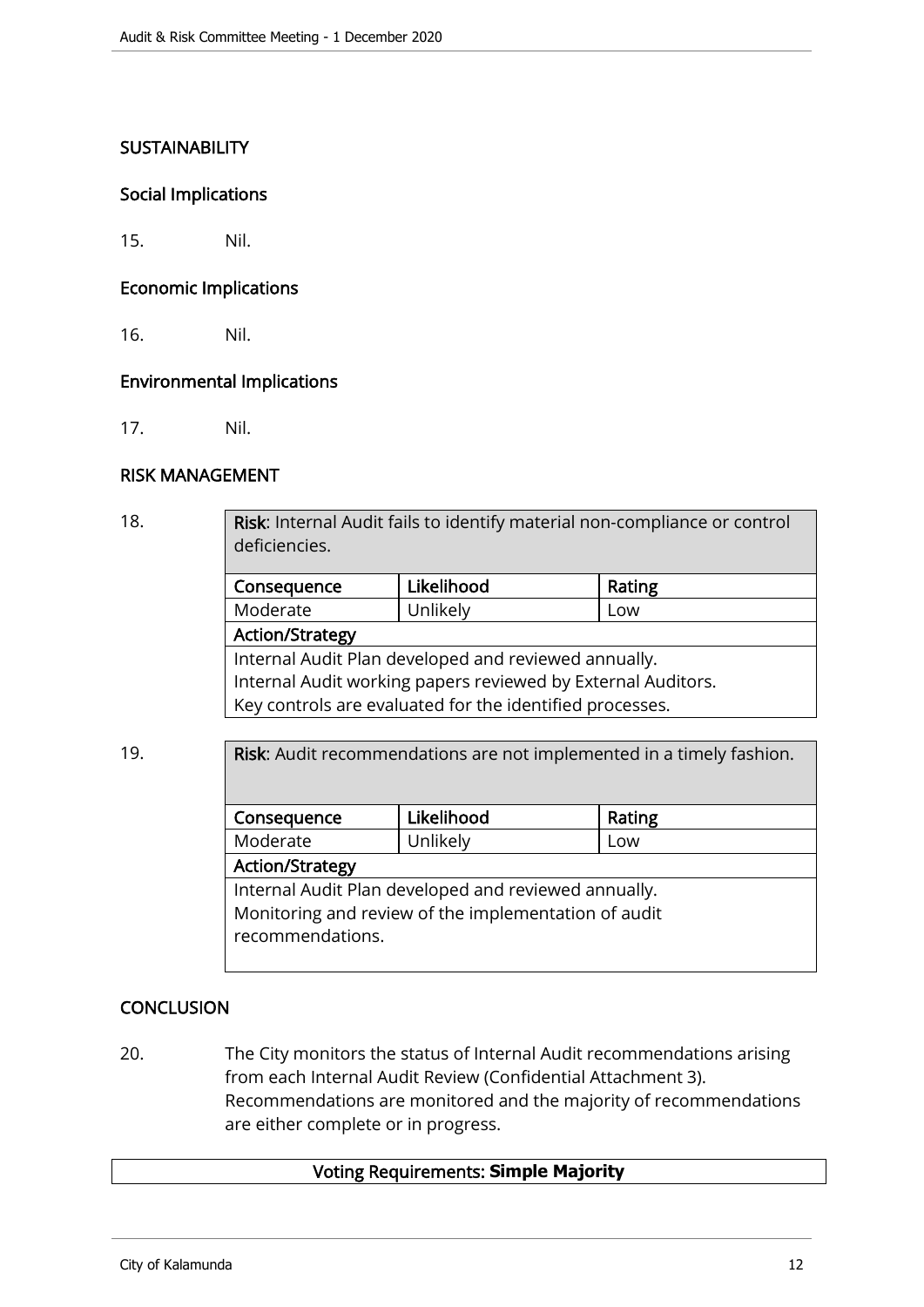#### COMMITTEE RECOMMENDATION

That Council RECEIVE the details of the Internal Audit Review conducted during the past quarter (Attachment 1).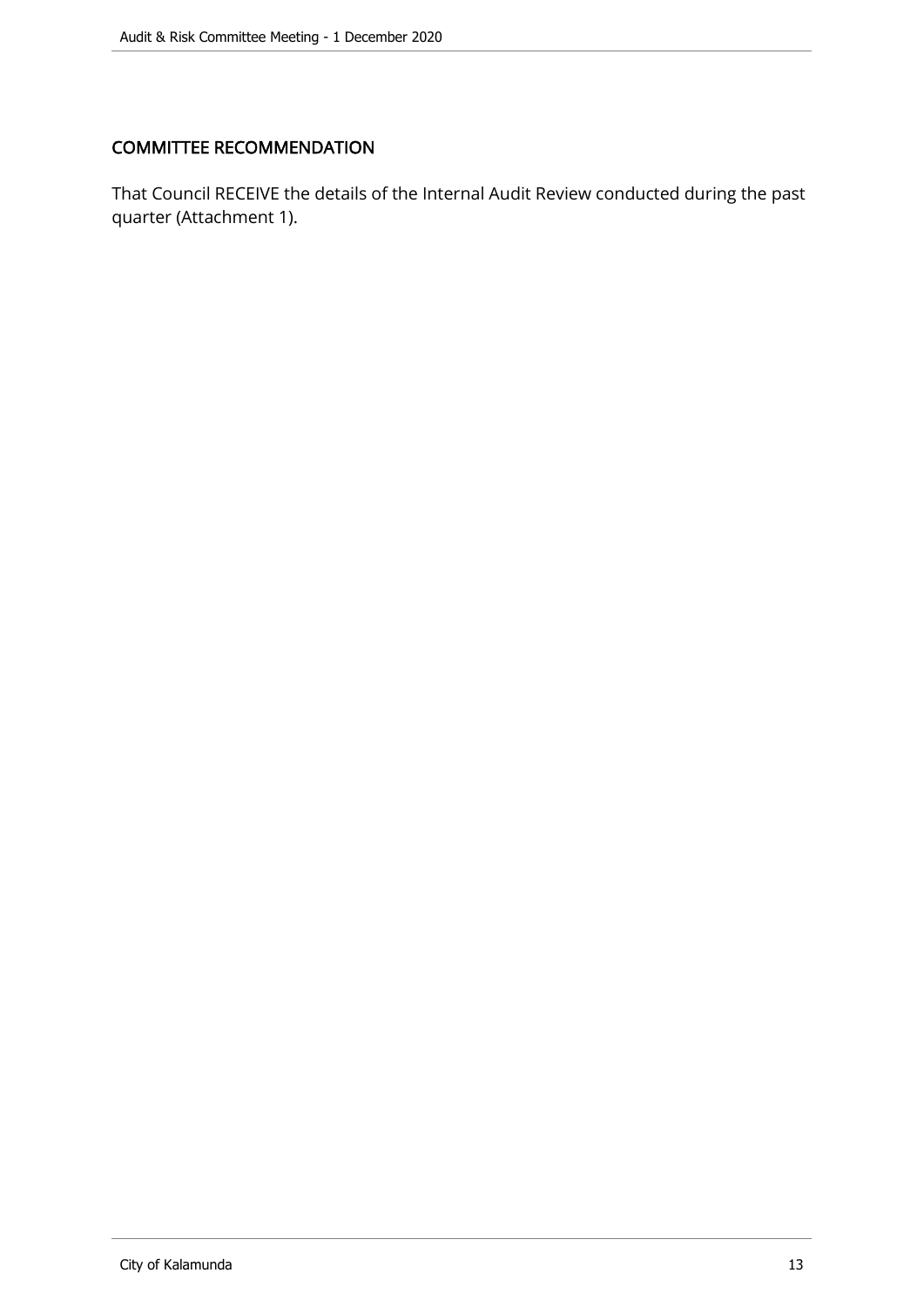#### <span id="page-13-0"></span>**9.1.2. City of Kalamunda Risk Profile**

Declaration of financial / conflict of interests to be recorded prior to dealing with each item.

| Previous<br>Items<br>Directorate<br><b>Business Unit</b><br>File Reference<br>Applicant<br>Owner<br>Attachments |                            | N/A<br>N/A<br>N/A | OCM 46/2018, OCM 155/2018, OCM 219/2018; OCM<br>204/2019<br><b>Corporate Services</b><br><b>Corporate Services</b> |                                                                                                                                                                                                                                                                                                                                                                                                                                    |                                                                                                                              |
|-----------------------------------------------------------------------------------------------------------------|----------------------------|-------------------|--------------------------------------------------------------------------------------------------------------------|------------------------------------------------------------------------------------------------------------------------------------------------------------------------------------------------------------------------------------------------------------------------------------------------------------------------------------------------------------------------------------------------------------------------------------|------------------------------------------------------------------------------------------------------------------------------|
|                                                                                                                 |                            |                   | 1.<br>2.<br>3.<br>4.                                                                                               | Risk Profile [9.1.2.1 - 1 page]<br>Strategic Risk Register [9.1.2.2 - 4 pages]<br>City of Kalamunda - Risk Appetite Statement [9.1.2.3<br>- 4 pages]<br>Integrated Risk Management Plan [9.1.2.4 - 25<br>pages]                                                                                                                                                                                                                    |                                                                                                                              |
| <b>TYPE OF REPORT</b>                                                                                           |                            |                   |                                                                                                                    |                                                                                                                                                                                                                                                                                                                                                                                                                                    |                                                                                                                              |
| $\Box$                                                                                                          | Advocacy                   |                   |                                                                                                                    |                                                                                                                                                                                                                                                                                                                                                                                                                                    | When Council is advocating on behalf of the community to<br>another level of government/body/agency                          |
| ☑                                                                                                               | Executive                  |                   | and budgets                                                                                                        |                                                                                                                                                                                                                                                                                                                                                                                                                                    | When Council is undertaking its substantive role of direction<br>setting and oversight (eg accepting tenders, adopting plans |
| $\Box$                                                                                                          | Information<br>Legislative |                   |                                                                                                                    |                                                                                                                                                                                                                                                                                                                                                                                                                                    | For Council to note                                                                                                          |
| $\Box$                                                                                                          |                            |                   |                                                                                                                    | Includes adopting Local Laws, Town Planning Schemes and<br>Policies. When Council determines a matter that directly<br>impacts a person's rights and interests where the principles of<br>natural justice apply. Examples include town planning<br>applications, building licences, other permits or licences<br>issued under other Legislation or matters that could be<br>subject to appeal to the State Administrative Tribunal |                                                                                                                              |

#### STRATEGIC PLANNING ALIGNMENT

Kalamunda Advancing Strategic Community Plan to 2027

#### **Priority 4: Kalamunda Leads**

**Objective 4.1** - To provide leadership through transparent governance. Strategy 4.1.1 - Provide good governance.

#### EXECUTIVE SUMMARY

1. The purpose of this report is to: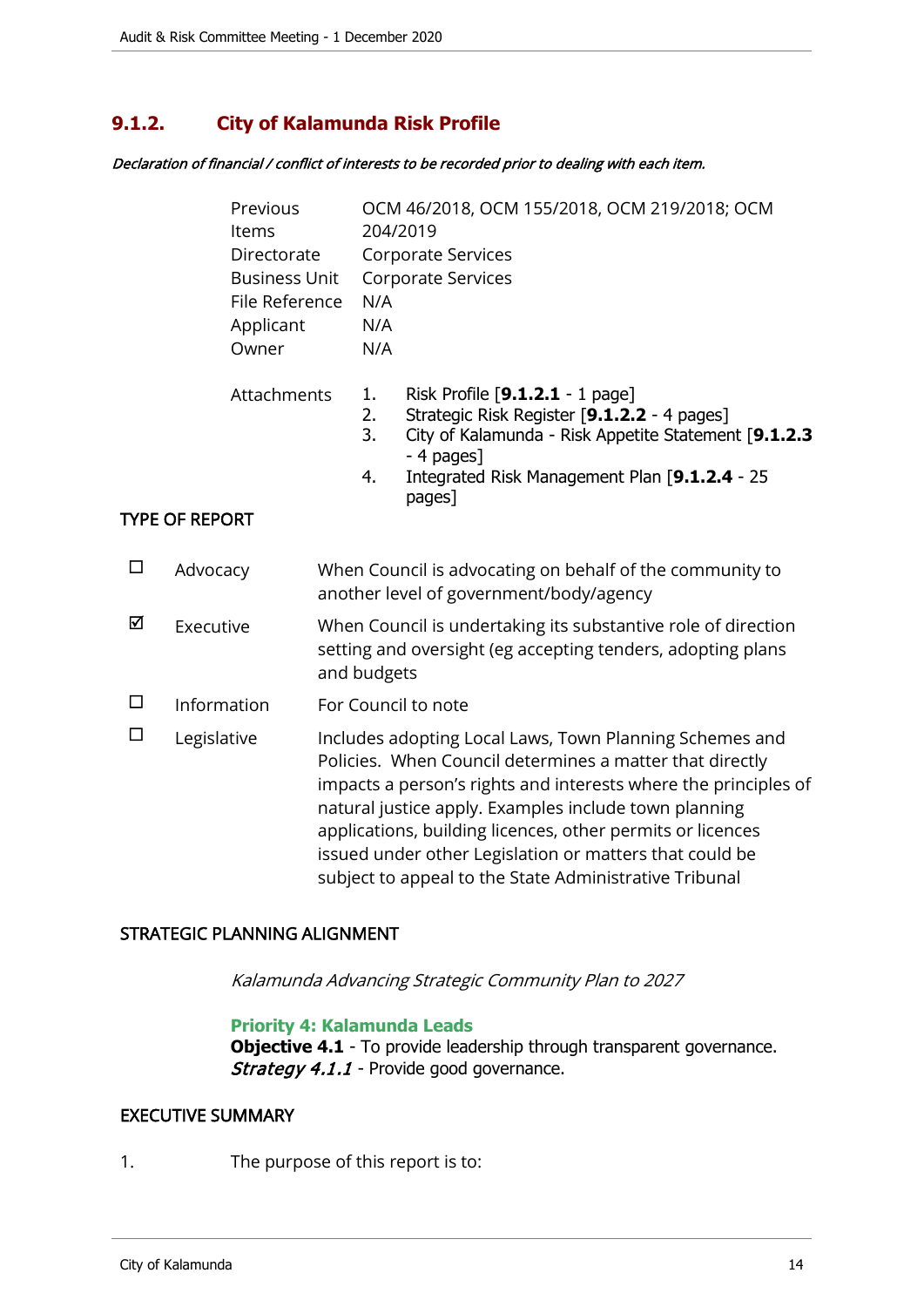- a) provide Council with an update of the City of Kalamunda's (City) Risk Profile consisting of the top fourteen reported risks at 30 June 2020 (Attachment 1); and
- b) seek Council endorsement of the City's updated Integrated Risk Management Plan (Attachment 4).
- 2. The City's Risk Profile has been prepared in accordance with the adopted Integrated Risk Management Plan (Plan). The Risk Profile outlines the top 14 ranked risks facing the organisation.
- 3. The Risk Profile and Strategic Risk Register is reviewed quarterly and updated by the City's administration and is submitted for Council endorsement at Audit and Risk Committee Meetings.
- 4. It is recommended that the Committee advise Council to:
	- a) endorse the Risk Profile (Attachment 1).
	- b) notes the Strategic Risk Register (Attachment 2).
	- c) notes the Risk Appetite Statement (Attachment 3).
	- d) adopts the updated Integrated Risk Management Plan (Attachment 4)

#### BACKGROUND

- 5. Risk management is a core component of corporate governance and an integral part of contemporary management practices. Risk management refers to the coordination of activities that direct and control the organisation with regard to risk. It is acknowledged risk management involves both the management of potentially adverse impacts together with the realisation of opportunities.
- 6. The management of risk is focused on:
	- a) maintaining high levels of integrity for services provided by the City;
	- b) protecting the City's physical, and non-physical assets including employees, elected members, financial and property;
	- c) achieving and maintaining legislative and regulatory compliance, including codes of conduct and professional standards;
	- d) creating an environment where all employees assume responsibility for the proactive management of risk; and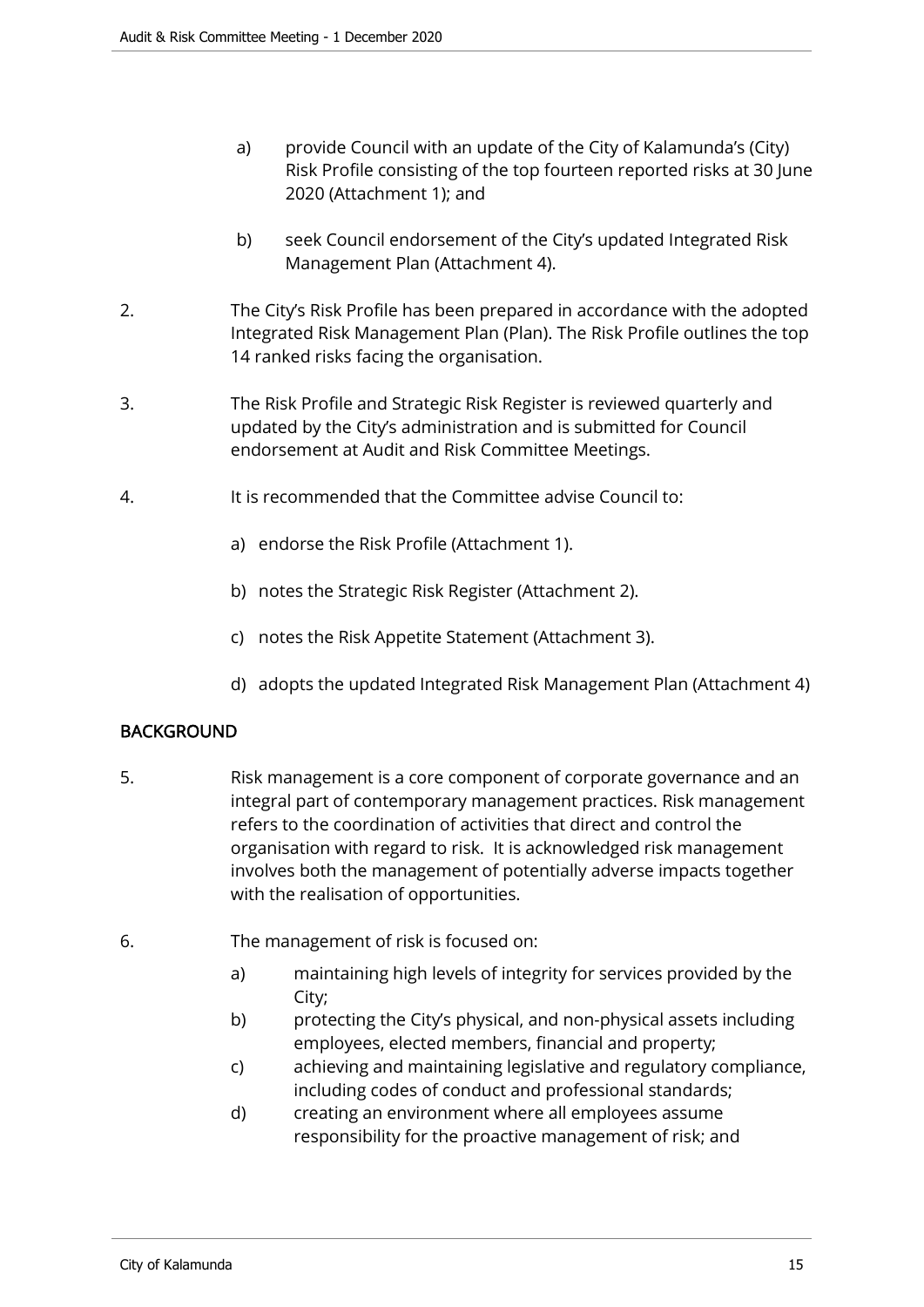- e) demonstrating transparent and responsible risk management processes aligned to accepted best practice so as to address uncertainty and to deliver continuous improvement.
- 7. The Risk Profile has been adopted in accordance with the Integrated Risk Management Plan and is structured around AS/NZS/ISO 31000:2018 and the requirements under the Local Government (Audit) Regulations 1996.
- 8. The Risk Profile captures those risks that are likely to:
	- a) adversely impact the City's capacity to deliver current and future services;
	- b) have an organisational wide focus or impact;
	- c) have a significant adverse financial impact; and
	- d) result in significant reputational or political damage.

#### DETAILS AND ANALYSIS

9. The purpose of risk management is the creation and protection of value. It improves performance, encourages innovation and supports the achievement of objectives. The following principles contained within (AS/NZS ISO 31000:2018) provide guidance on the characteristics of effective and efficient risk management and are the foundation for managing risk.

These principles are:-

- a) Integrated Risk Management is an integral part of all organisational activities.
- b) Structured and comprehensive contributing to consistent and comparable results.
- c) Customised the Risk Management Framework and process are customised and proportionate to the organisations internal and external context relating to its objectives.
- d) Inclusive Appropriate and timely involvement of stakeholders enables their knowledge, views and perceptions to be considered.
- e) Dynamic Risks can emerge, change or disappear as an organisations internal and external context changes. Risk Management is responsive to those changes.
- f) Best available information inputs to risk management are based on current and historical information as well as on future expectations. Risk Management explicitly takes into account any limitations and uncertainties associated with such information and expectations.
- g) Human and cultural factors human behaviour and culture significantly influence all aspects of risk management at each level and stage.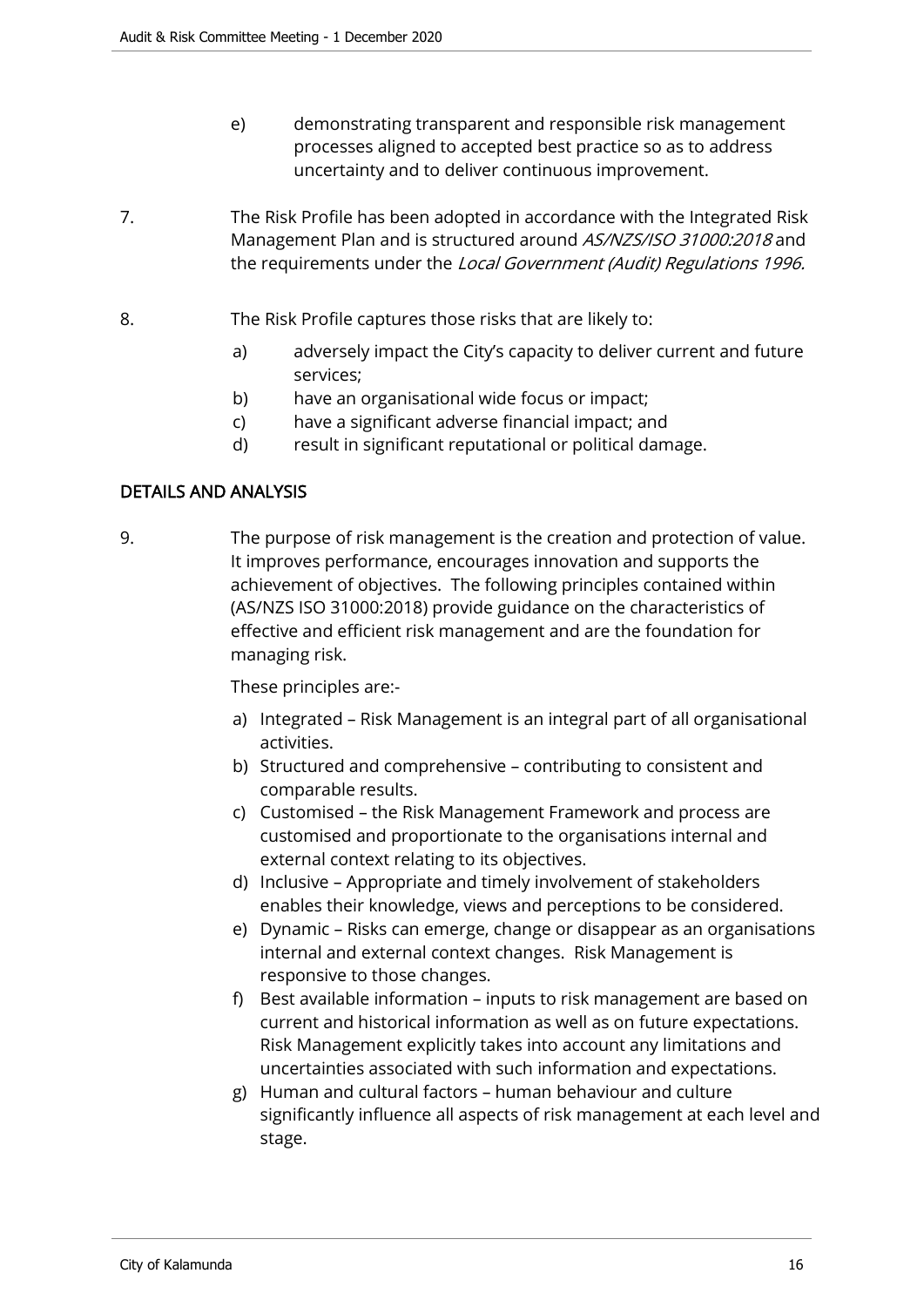- h) Continual improvement risk management is continually improved through learning and experience.
- 10. Risk management is a focal element of the City's strategy to promote accountability through good governance and robust business practices, contributing to maintaining a sustainable organisation focused on the effective management of resources and operations.
- 11. In recognising that risk management is integral to good business practices, Enterprise Risk Management is comprised of the following elements:
	- a) the City of Kalamunda's Risk Management Framework;
	- b) Risk Management Policy and Management Procedures;
	- c) Senior Management Team commitment to leading and championing risk management practices and thinking;
	- d) management systems to establish and report on the profile and treatment of risks; and
	- e) broad based training and awareness raising to enhance risk management understanding.
- 12. The City's Administration recently undertook a workshop to review and update the Strategic Risk Register. From the workshop, the Risk Profile was reviewed based on the top fourteen strategic risks likely to impact the City's ability to achieve its strategic objectives.
- 13. Following endorsement by Council, the Administration will adopt the revised risk ratings in the ongoing assessment and reporting of risks. The Strategic Risk Register was workshopped with Council in July 2020.
- 14. The City's Strategic Risk Register has been developed so as to:
	- a) identify any new risk events;
	- b) highlight risk trends between the current and previous years; and
	- c) identify priority treatment actions planned for the next 12 months.
- 15. The City's Risk Appetite is assessed against the main areas of risk consequence expressed with the Risk Management Plan.
- 16. The City's culture is focused on innovation and continuous improvement with a strong emphasis on enhancing service delivery, which may result in additional exposure to risk.
- 17. The City's risk appetite is generally higher when it can be demonstrated that the benefits created through innovation out-weigh the associated costs.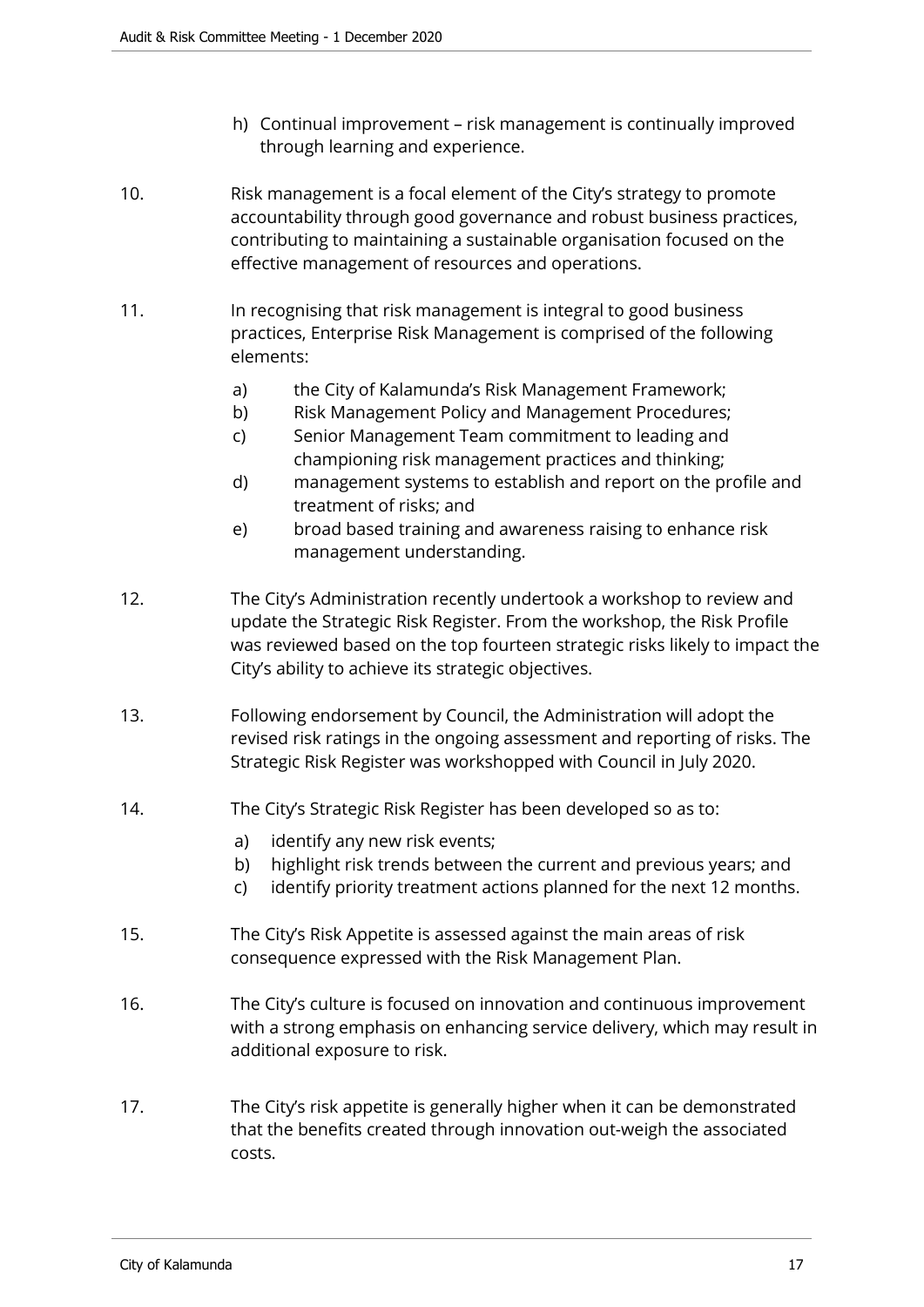#### APPLICABLE LAW

18. Local Government (Audit) Regulations 1996 (WA) Amendment.

Amendments to the Local Government (Audit) Regulations 1996 came into effect on 8 February 2013. Specifically, Regulation 17 which states:

- "17. CEO to review certain systems and procedures
	- (1) The CEO is to review the appropriateness and effectiveness of a local government's systems and procedures in relation to –
		- (a) risk management; and
		- (b) internal control; and
		- (c) legislative compliance
	- (2) The review may relate to any or all of the matters referred to in sub regulation (1)(a), (b) and (c), but each of those matters is to be the subject of a review at least once every 2 calendar years.
	- (3) The CEO is to report to the audit committee the results of that review."

In addition to the requirement for the CEO to prepare a report as outlined in Regulation 17, the Regulations also stipulate an additional responsibility for the Audit Committee as detailed in Regulation 16(c) which states the Audit Committee:

- "(c) is to review a report given to it by the CEO under regulation 17(3) (the CEO's report) and is to –
	- (i) report to the council the results of that review; and
	- (ii) give a copy of the CEO's report to the council."

#### APPLICABLE POLICY

19. The City's Risk Profile has been developed in accordance with the Integrated Risk Management Plan and the City's Risk Management Policy (C-HR06).

#### STAKEHOLDER ENGAGEMENT

20. The Risk Profile was developed following an assessment and review of the City's strategic risks. The Risk Profile was subsequently reviewed by the City's Administration and workshopped with Councillors.

#### FINANCIAL CONSIDERATIONS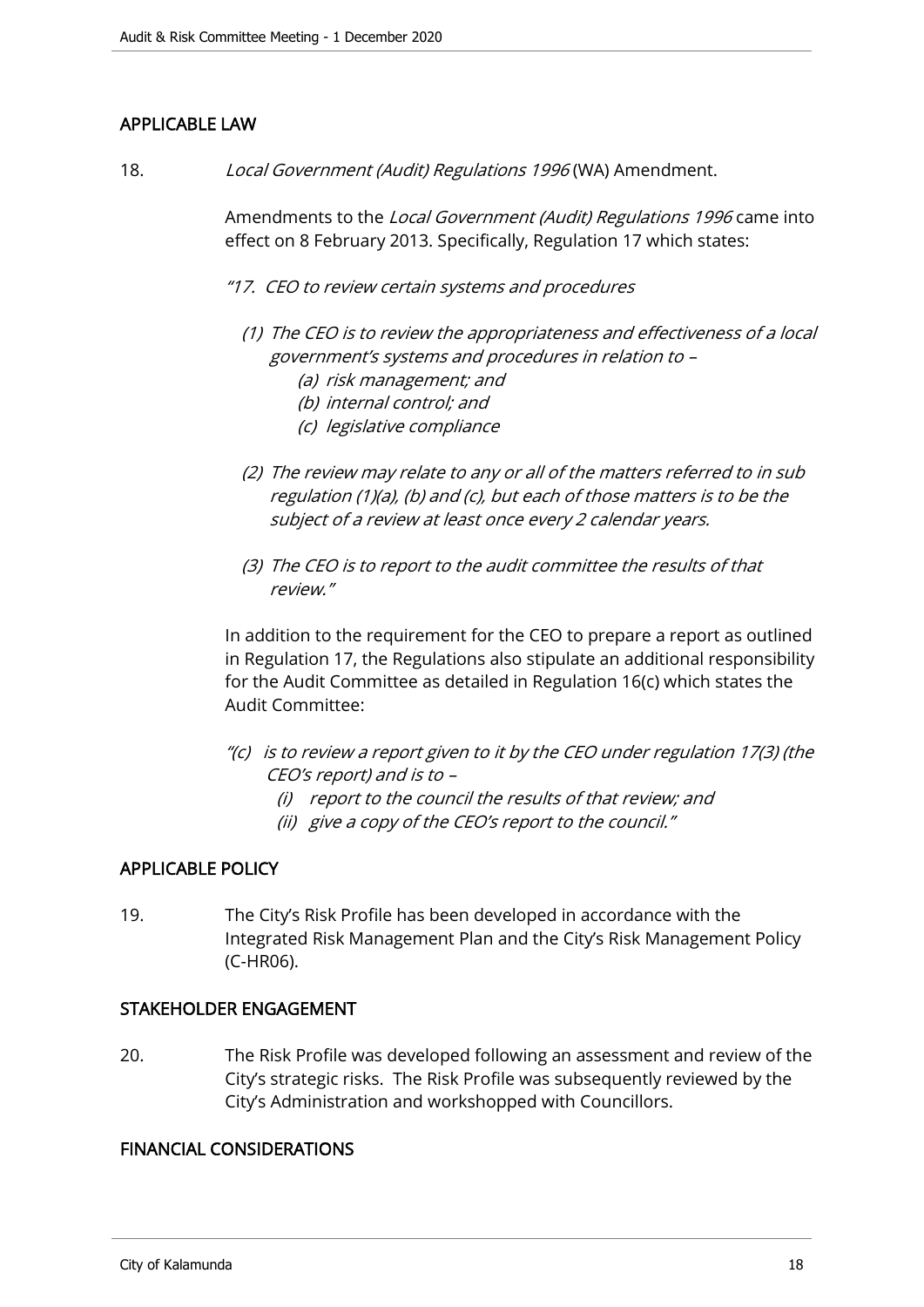21. Nil.

#### **SUSTAINABILITY**

#### Social Implications

22. Nil.

#### Economic Implications

23. Nil.

#### Environmental Implications

24. Nil.

#### RISK MANAGEMENT

| 25. | Risk: Without an effective enterprise risk management system, the City<br>would not be fulfilling it its obligations of duty of care and due diligence<br>as prescribed by the Local Government Act 1995.                     |            |        |  |  |  |
|-----|-------------------------------------------------------------------------------------------------------------------------------------------------------------------------------------------------------------------------------|------------|--------|--|--|--|
|     | Consequence                                                                                                                                                                                                                   | Likelihood | Rating |  |  |  |
|     | Possible                                                                                                                                                                                                                      | Moderate   | Medium |  |  |  |
|     | <b>Action/Strategy</b>                                                                                                                                                                                                        |            |        |  |  |  |
|     | Ensure the City has an enterprise risk management system in place that<br>complies with Australian Standards and contains the following<br>elements:                                                                          |            |        |  |  |  |
|     | Risk Appetite Statement;<br>a)<br>b) Risk Assessment based on the Risk Policy, Risk Management Plan,<br>risk registers and established standard; and<br>c) Risk Profile reviewed quarterly by the Administration and Council. |            |        |  |  |  |

Risk: The City fails to effectively manage risks impacting the delivery of objectives.

| Consequence     | Likelihood | Rating |  |
|-----------------|------------|--------|--|
| Possible        | Moderate   | Medium |  |
| Action/Strategy |            |        |  |

#### Action/Strategy

- a) Ensure the City has an enterprise risk management system in place that complies with Australian Standards.
- b) Undertake a review of the City's Risk Profile by the Administration and Council on a regular basis.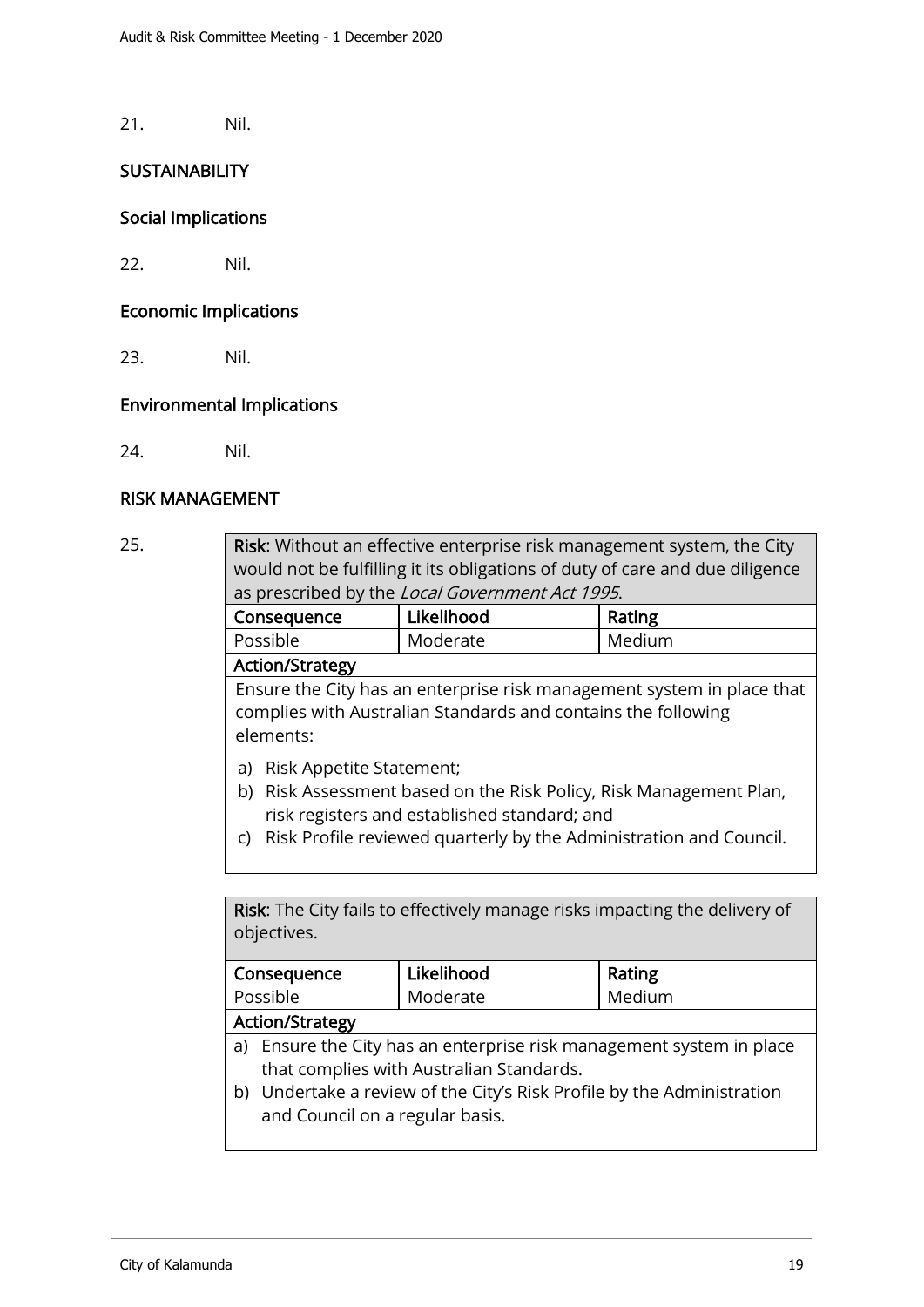#### **CONCLUSION**

26. As a result of the review of the City's Risk Profile identifying the top fourteen risks the City is well placed to manage its risk (Attachment 1). The Officers recommend that the Committee endorse the revised Risk Profile, Strategic Risk Register, Risk Appetite Statement and the Integrated Risk Management Plan.

#### Voting Requirements: **Simple Majority**

#### COMMITTEE RECOMMENDATION

That Council:

- 1. ENDORSE the Risk Profile (Attachment 1).
- 2. NOTES the Strategic Risk Register (Attachment 2).
- 3. NOTES the Risk Appetite Statement (Attachment 3).
- 4. ADOPTS the updated Integrated Risk Management Plan (Attachment 4).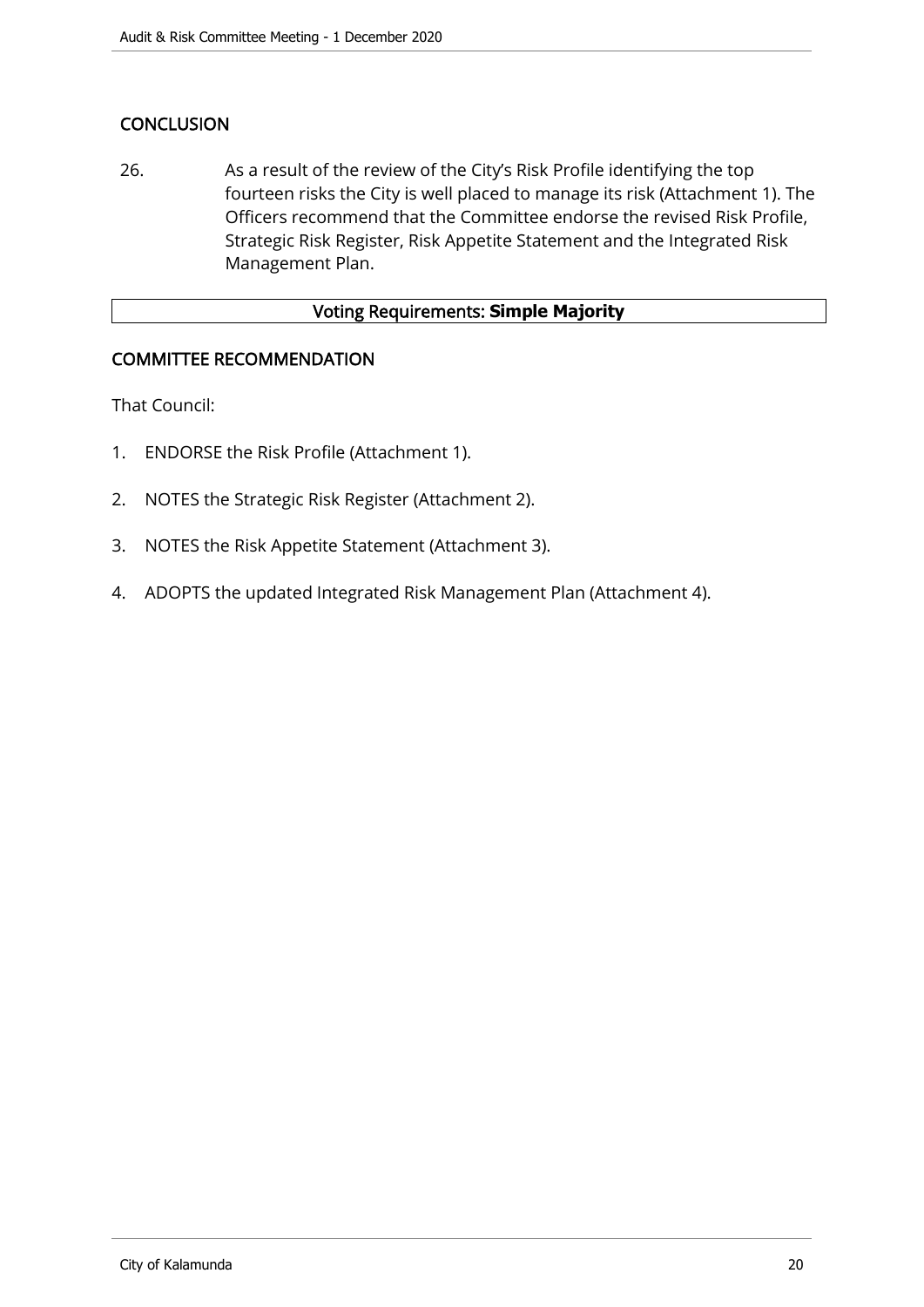#### <span id="page-20-0"></span>**9.2. Chief Executive Officer Reports**

#### **9.2.1. Adoption of Annual Financial Report 2019/2020**

#### Declaration of financial / conflict of interests to be recorded prior to dealing with each item.

| Previous             | Nil. |                                                       |
|----------------------|------|-------------------------------------------------------|
| Items                |      |                                                       |
| Directorate          |      | <b>Chief Executive Officer</b>                        |
| <b>Business Unit</b> |      | Office of the Chief Executive Officer                 |
| File Reference       |      |                                                       |
| Applicant            | N/A  |                                                       |
| Owner                | N/A  |                                                       |
|                      |      |                                                       |
| Attachments          | 1.   | City of Kalamunda Draft Annual Financial Report 2019- |
|                      |      | 2020 [9.2.1.1 - 59 pages]                             |
|                      | 2.   | Memo to the Minister [9.2.1.2 - 3 pages]              |

#### TYPE OF REPORT

|   | Advocacy    | When Council is advocating on behalf of the community to<br>another level of government/body/agency                                                                                                                                                                                                                                                                                                                                     |
|---|-------------|-----------------------------------------------------------------------------------------------------------------------------------------------------------------------------------------------------------------------------------------------------------------------------------------------------------------------------------------------------------------------------------------------------------------------------------------|
| ⊠ | Executive   | When Council is undertaking its substantive role of direction<br>setting and oversight (eg accepting tenders, adopting plans<br>and budgets)                                                                                                                                                                                                                                                                                            |
|   | Information | For Council to note                                                                                                                                                                                                                                                                                                                                                                                                                     |
|   | Legislative | Includes adopting Local Laws, Town Planning Schemes, and<br>Policies. When the Council determines a matter that directly<br>impacts a person's rights and interests where the principles of<br>natural justice apply. Examples include town planning<br>applications, building licenses, other permits or licenses<br>issued under other Legislation or matters that could be<br>subject to appeal to the State Administrative Tribunal |

#### STRATEGIC PLANNING ALIGNMENT

Kalamunda Advancing Strategic Community Plan to 2027

#### **Priority 4: Kalamunda Leads**

**Objective 4.1** - To provide leadership through transparent governance. Strategy 4.1.1 - Provide good governance.

#### EXECUTIVE SUMMARY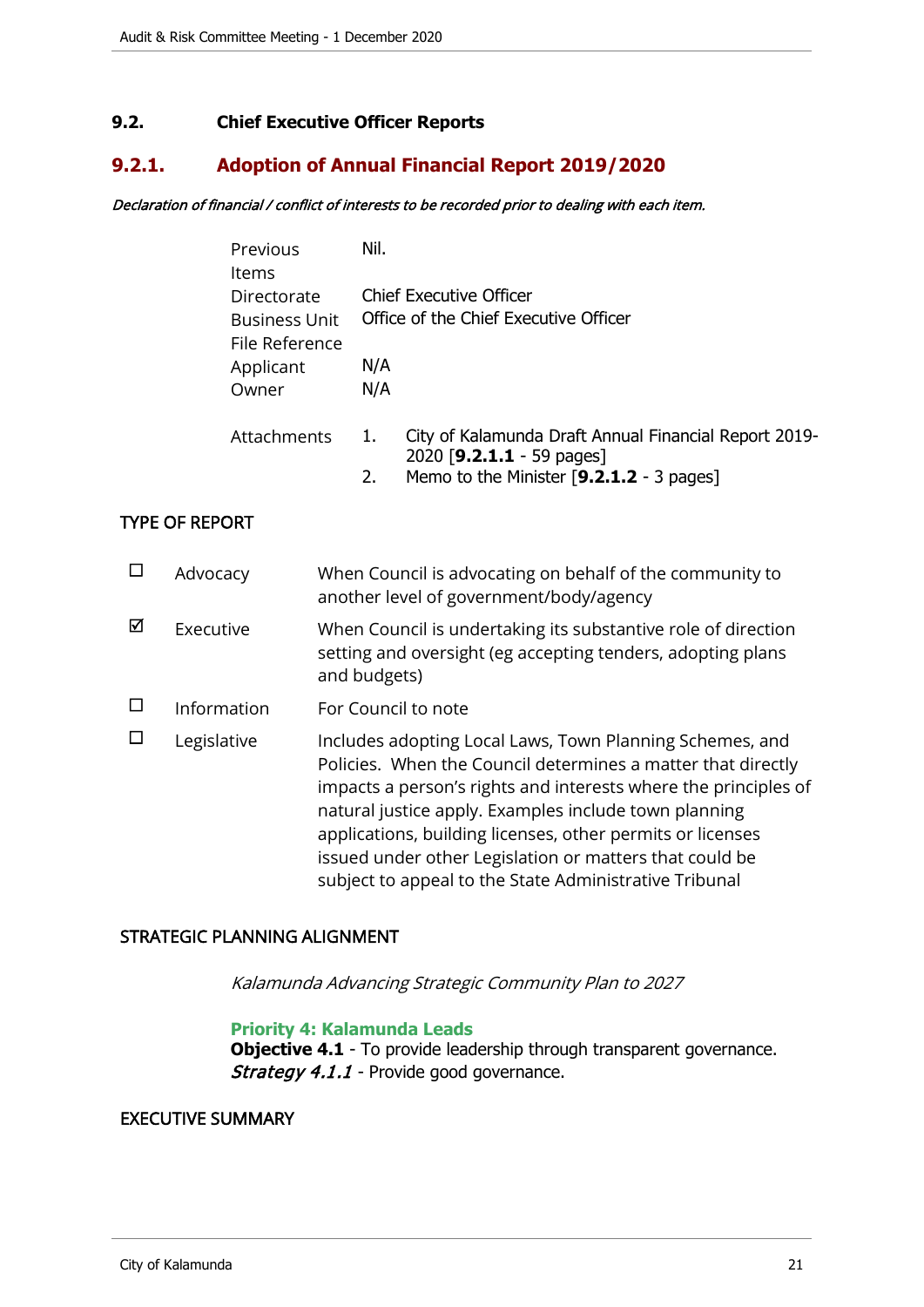- 1. The purpose of this report is to provide Council with the Audited Financial Report for the 2019/2020 Financial Year (Attachment 1) together with the memorandum prepared to address the significant adverse trend mentioned in the auditor's report. (Attachment 2).
- 2. The Audit of the Financial Report was undertaken by the Office of the Auditor General (OAG) who completed an audit of the report for the financial year ending 30 June 2020. The audit did not identify any material adverse findings. This is an exceptional outcome for the City.
- 3. The City achieved a Financial Health Indicator (FHI) of 75 for the 2019/2020 financial year. The FHI is a measurement of a local government's overall financial health. An FHI result of 70 and above indicates sound financial health.
- 4. It is recommended that the Council:
	- 1. ACCEPT the 2019/2020 Annual Financial Report (Attachment 1) according to Section 6.4 of the Local Government Act 1995.
	- 2. NOTE the content of the memorandum prepared to address the significant adverse trend mentioned in the auditor's report. (Attachment 2).

#### **BACKGROUND**

- 5. Section 6.4 (1) of the Local Government Act 1995 (The Act) requires a local government to prepare an Annual Financial Report for each financial year and details what the Annual Financial Report is to contain.
- 6. *Section 6.4 (2)* of the Act requires a local government to submit by 30 September following each financial year, or as such time as the Minister allows, to its auditor –
	- a) The accounts of the local government balanced up to the last day of the preceding financial year; and
	- b) The annual financial report of the local government for the preceeding financial year.
- 7. Section 7.12A (3) of the Act requires the local government to examine the report of the auditor, under section 7.9 (1) and any other report prepared under section 7.9 (3) forwarded to it, and is to –
	- (a) Determine if any matters raised by the report or reports require action to be taken by the local government; and
	- (b) Ensure that appropriate action is taken in respect of those matters.
- 8. *Section 7.12A (4)* of the Act requires the City to –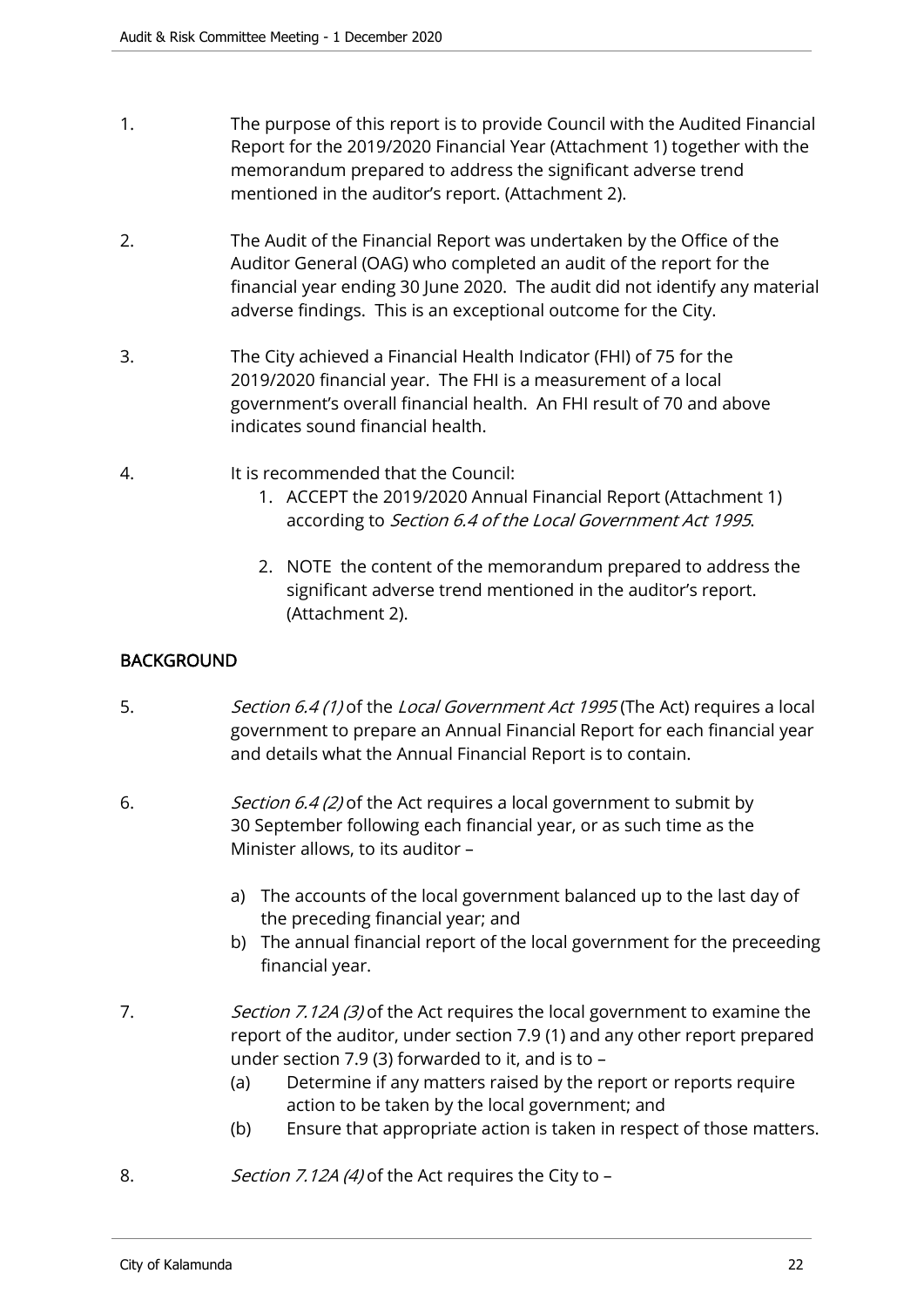- a) Prepare a report on any actions under subsection (3) in respect of an audit conducted in respect of a financial year; and
- b) Forward a copy of that report to the Minister, by the end of the next financial year, or six months after the last report prepared under section 7.9 is received by the local government, whichever is the latest time.
- 9. At the Special Council meeting held on 7 April 2020, the Council adopted the City's COVID-19 Financial Hardship policy, changes to budget 2019/2020, and recommendations on how to relieve some of the financial distress experienced by the community as a result of the current global situation.
- 10. The City continues to strengthen its financial position with a surplus of \$1.7 million for the year before non-cash adjustments flowing from the revaluation of certain non-current assets. The overall surplus as reported in the Rate Setting Statement amounted to \$6.6 million. The net assets of the City decreased by \$34 million to \$533 million mainly due to the asset revaluation loss incurred from Land and Building revaluations.

#### DETAILS AND ANALYSIS

#### Annual Financial Report

- 11. The 2019/2020 Annual Financial Report is presented for Council's acceptance and compared with the results of 2018/2019.
- 12. The COVID-19 pandemic was underway for the last few months of the financial year. Despite this, the City continued to deliver on key strategies adopted by the Council and maintained high levels of services across all programs.

#### Comprehensive Income Statement

- 
- 13. a) In comparison with 2018/2019, revenue increased by 7% or \$4.2 million.
	- i. Rates rose by \$0.4 million predominately due to rates on new properties.
	- ii. Contributions, reimbursements, and donations increased by \$4.3 million mainly due to the contribution received from Eastern Metropolitan Regional Council (EMRC) for the Food organics and Green organics project.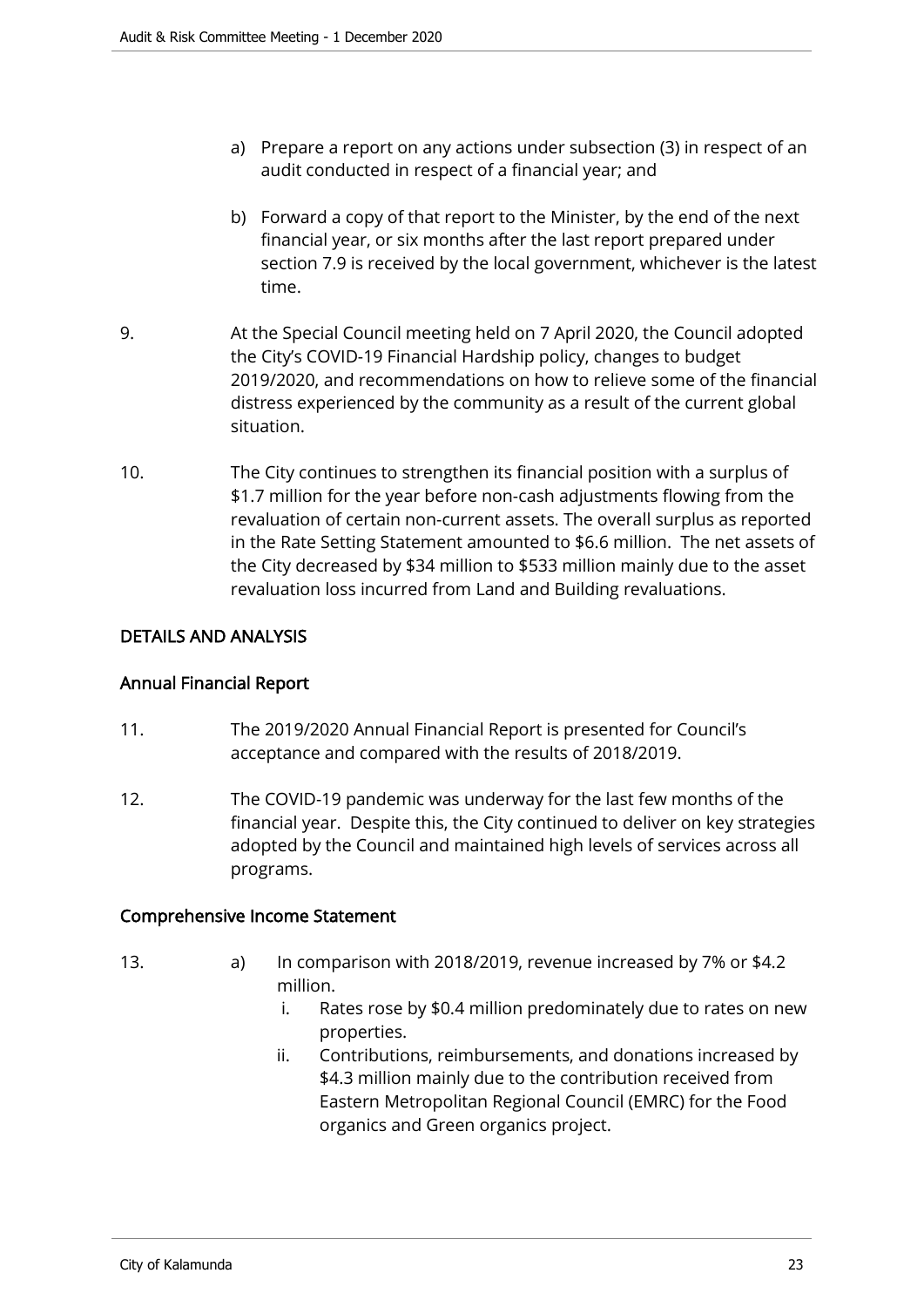- iii. Operating grants and subsidies decreased by \$0.2 million mainly due to the decrease in financial assistance grants received for 2019/2020.
- iv. Fees and Charges decreased by \$0.06 million. This is an aggregate result of minor variances in individual fee categories.
- v. Interest earnings decreased by \$0.2 million. This is primarily due to the lower interest rates offered in the market during the latter part of the year.
- b) Operating expenditure increased by 6% or \$3.4 million compared to 2018/2019.
	- i. Employment costs were decreased by \$0.1 million. This is primarily due to vacant positions and the aggregate result of minor variances in various business units.
	- ii. Materials and Contracts increased by \$2 million. This is mainly attributed to;
		- Recognition of transfer of ownership for library books from State library on 30 June 2020 - \$0.6 million
		- Increase in waste collection costs by \$0.4 million.
	- iii. Depreciation expense was increased by \$0.3 million. This is mainly due to the higher depreciation resulting from the revaluation surplus of \$198 million in the infrastructure assets category as of 1 July 2019.
	- iv. Other expenditure was increased by \$1.2 million. The increase was mainly due to the CELL 9 land acquisition costs for road projects. The amounts paid for CELL 9 infrastructure works are reimbursed by the CELL 9 trust account.
- c) Non-operating grants increased by \$1.8 million primarily as a result of the grant funding received for the construction of the Kalamunda Community Centre.
- d) Loss on disposal of assets increased by \$1.6 million. The increase in loss was largely due to the disposal of the Peter Anderton building. The City entered into a peppercorn lease agreement with the Department of Health to give access to the building. The building was written-off from the City's assets as the remaining lease agreement period was less than 12 months.
- e) The revaluation of land and building assets has resulted in a \$32 million decrease in the revaluation surplus in other comprehensive income.

#### Statement of Financial Position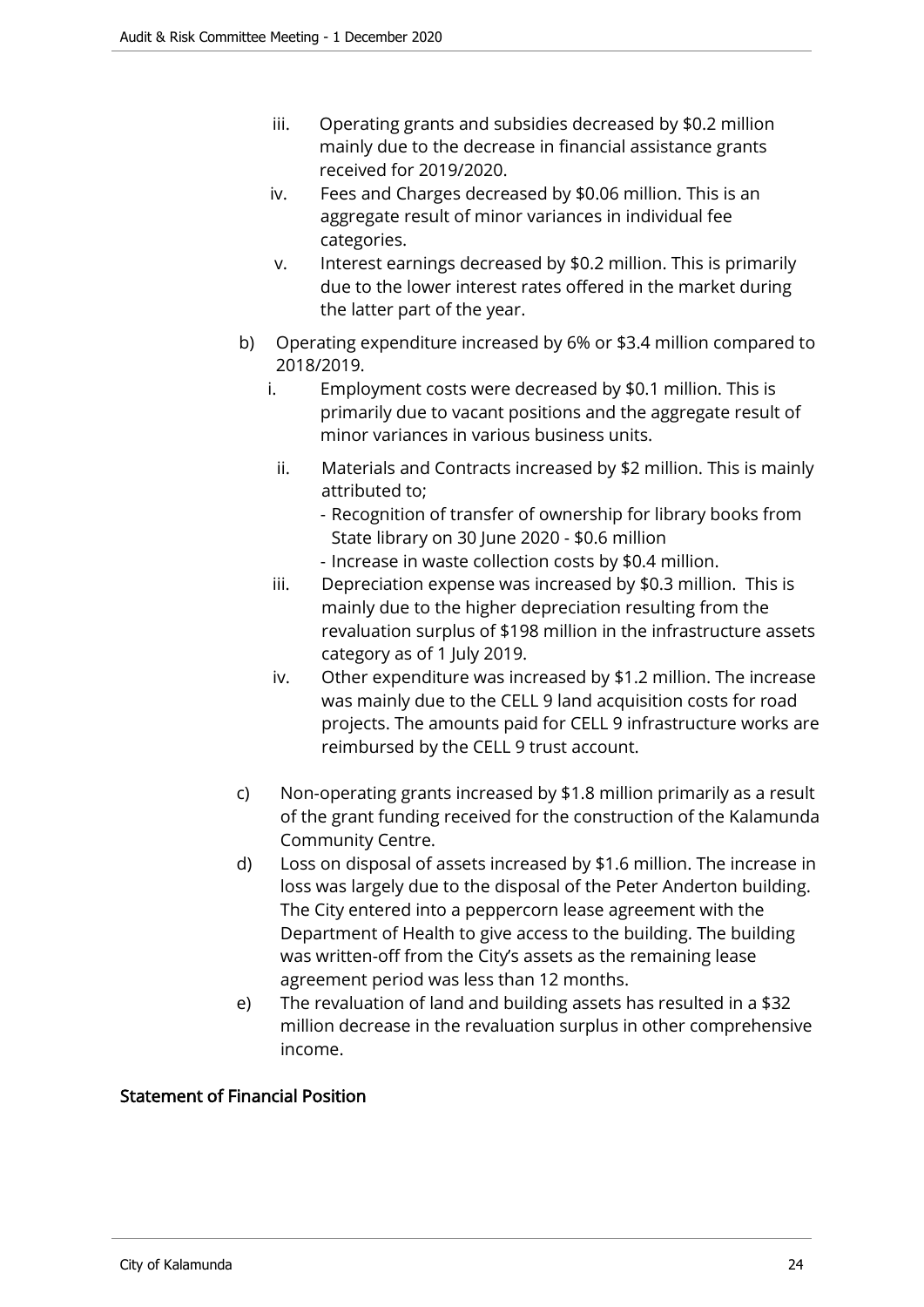- 14. **a**) Cash increased by \$3.5 million due mainly to an increased level of contributions, capital grants, and improved efficiency in debt collection.
	- b) The value of the investment in the EMRC decreased by \$2.2 million due to the decrease in the share of net assets in EMRC. In 2019/2020 EMRC initiated a distribution process to its member Councils in form of dividends and contribution to the food organics and green organics project. This distribution resulted in a decrease in net assets of EMRC.
	- c) The value of the Property, Plant & Equipment and Infrastructure decreased by \$29 million mainly due to the land and building revaluation loss.
	- d) Current leave provisions increased by \$0.5 million. The variance is predominantly due to the increase in the current portion of the long service leave liability as more employees become eligible based on the calculation criteria.
	- e) Borrowings increased by \$3 million. During 2019/2020 the City borrowed \$3.7 million in new loans as planned in the original budget for 2019/2020.
	- f) In Equity, the retained surplus increased with the net result for the year of \$0.6 million. The revaluation surplus decreased by \$32 million due to the revaluation loss in land and building categories.

#### Statement of Cash Flows

- 15. a) Operating Activities produced \$9.6 million as compared to \$9.1 million in 2019.
	- b) A total of \$17.7 million was invested in capital works during the year.

#### Audit Report

- 16. The Auditors, (OAG), conducted the fieldwork in May and October 2020 and issued their report in November 2020. The audit certificate is provided on pages 57 to 59 of the Annual Financial Report.
- 17. The Auditors did not identify any significant financial control issues during the financial audit 2019/2020 and did not issue a management letter. This is an exceptional result for the City.
- 18. A summary of the key financial indicators is given below.

| <b>Financial Ratios</b> | 2020 | 2019        | Standard |
|-------------------------|------|-------------|----------|
|                         |      |             |          |
| Current ratio           | 1.54 | ี่ 1.30     | 1.00     |
| Asset consumption ratio | 0.96 | <u>በ 97</u> | 0.50     |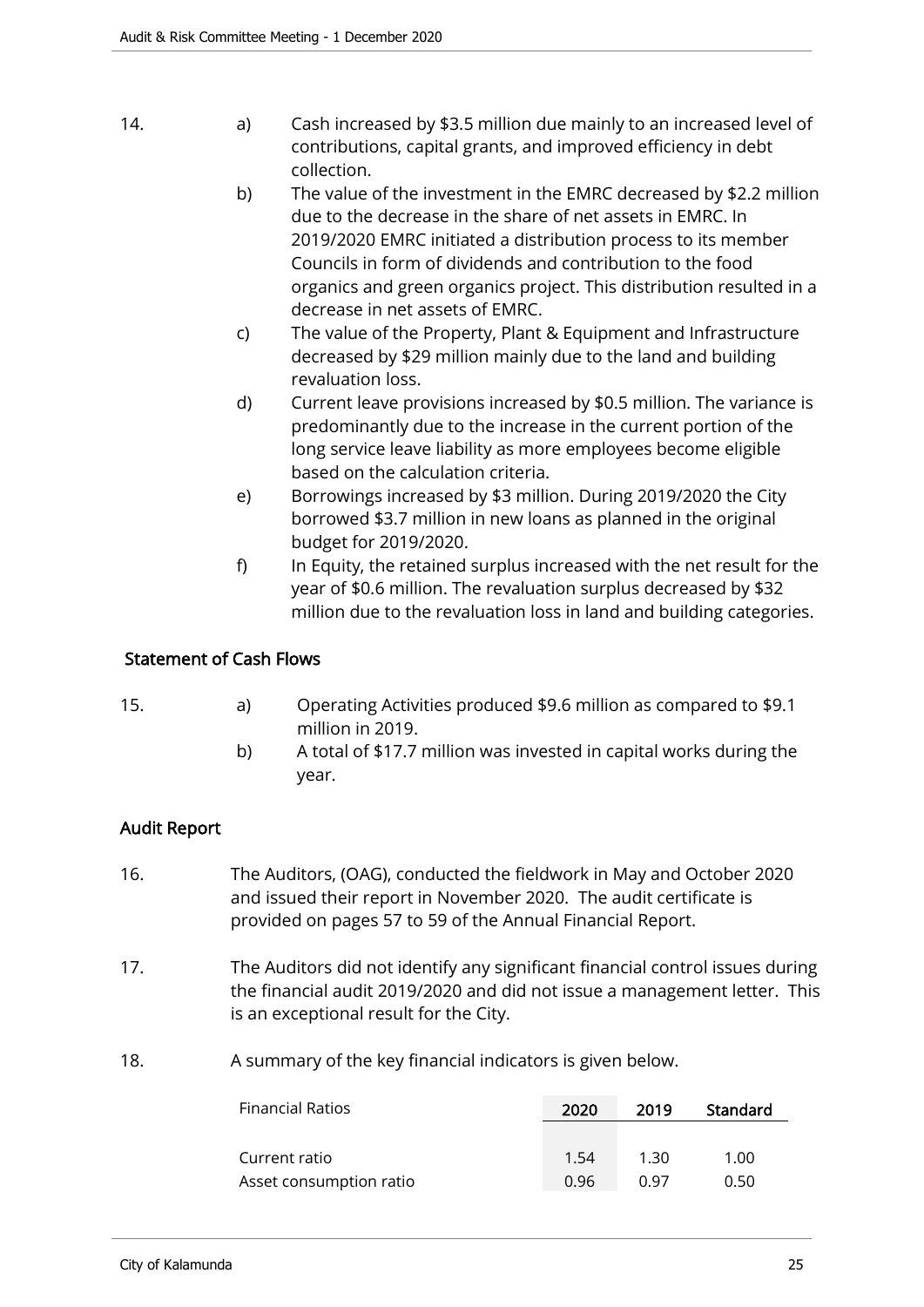| Asset renewal funding ratio       | 0.95   | 0.95   | 0.75 |
|-----------------------------------|--------|--------|------|
| Asset sustainability ratio        | 0.91   | 0.67   | 0.90 |
| Debt service cover ratio          | 6.36   | 9.58   | 2.00 |
| Operating surplus ratio           | (0.10) | (0.04) | 0.01 |
| Own source revenue coverage ratio | 0.90   | 0.90   | 0.60 |

The City achieved a Financial Health Indicator (FHI) of 75 for the 2019/2020 financial year. The FHI is a measurement of a local government's overall financial health. It is calculated from the seven financial ratios that local governments are required to calculate annually. An FHI result of 70 and above indicates sound financial health.

19. OAG has mentioned in their audit report under section "Report on Other Legal and Regulatory requirements" that the City indicates a significant adverse trend for the Operating Surplus ratio.

> The Operating Surplus Ration is essentially a measure of the local government's ability to cover its operational costs and have revenues available to fund capital and other purposes. It is calculated as follows:

| <b>Operating Surplus Ratio</b> |                                   |                                                                                                                                                                 |  |  |
|--------------------------------|-----------------------------------|-----------------------------------------------------------------------------------------------------------------------------------------------------------------|--|--|
|                                | Operating<br>Surplus Ratio =      | (Operating Revenue MINUS Operating Expense)<br>Own Source Operating Revenue                                                                                     |  |  |
|                                | Purpose:                          | This ratio is a measure of a local government's ability to cover its<br>operational costs and have revenues available for capital funding<br>or other purposes. |  |  |
|                                | Standards:                        | <b>Basic</b> Standard between 1% and 15% (0.01 and 0.15)<br>Advanced Standard $> 15\%$ ( $> 0.15$ ).                                                            |  |  |
| <b>Definitions:</b>            |                                   |                                                                                                                                                                 |  |  |
|                                | 'Operating<br>Revenue'            | Means the revenue that is operating revenue for the purposes of<br>the AAS, excluding grants and contributions for the development or<br>acquisition of assets. |  |  |
|                                | 'Operating<br>Expense'            | Means the expense that is operating expense for the purposes of<br>the AAS.                                                                                     |  |  |
|                                | 'Own Source<br>Operating Revenue' | Means revenue from rates and service charges, fees and user charges,<br>reimbursements and recoveries *, interest income and profit on disposal<br>of assets.   |  |  |

The Operating Surplus ratio is below the standard ratio prescribed by the Department of Local Government, Sport, and Cultural Industries due to the significant non-cash adjustments to the operating results of the City. A memorandum addressing the significant adverse trend is attached (Attachment 2).

The administration will present to the Councillors at the strategic retreat early in 2021 on financial strategies to address the adverse trend of one of the six ratios being the operating surplus ratio, including: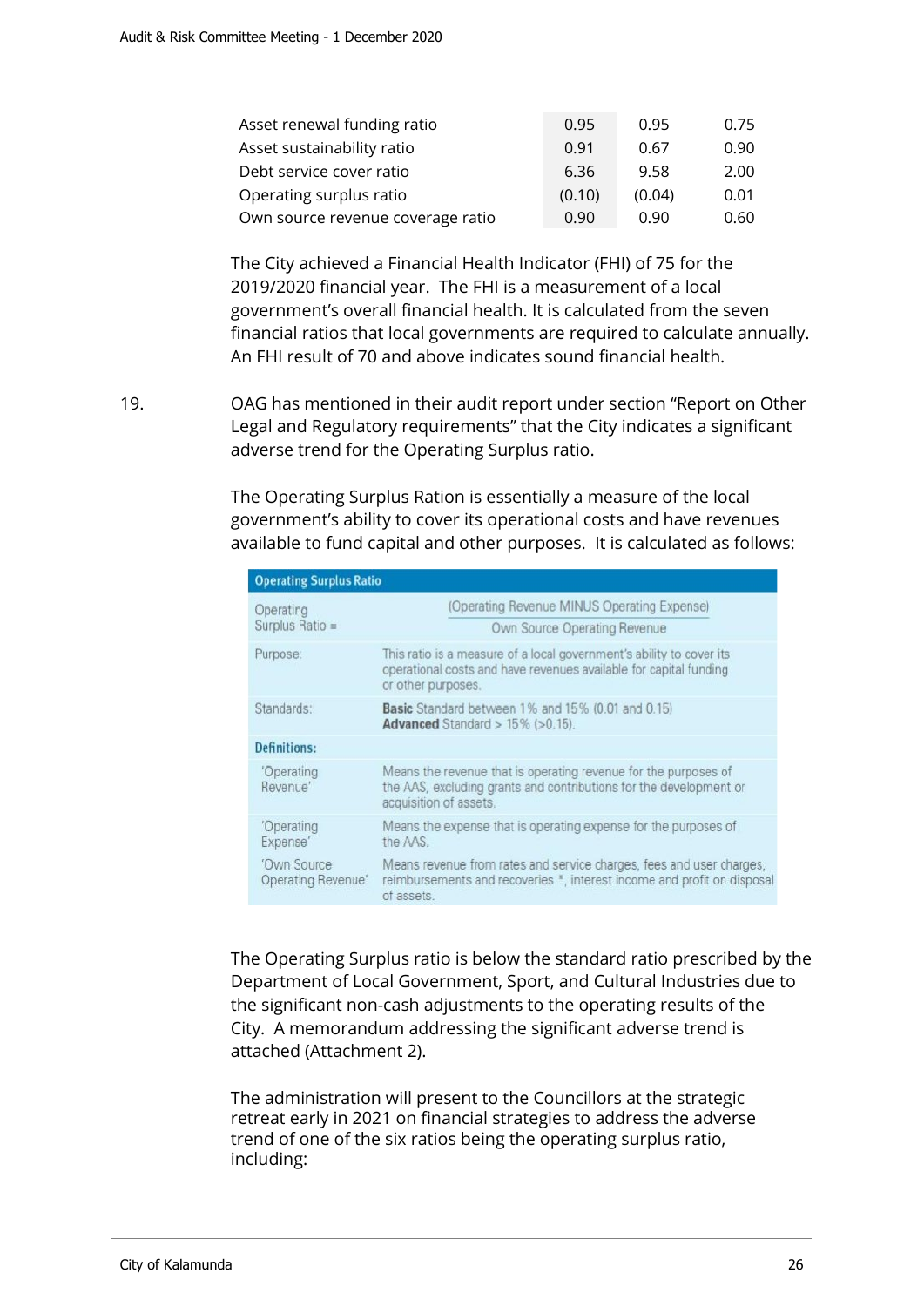- a. Undertake a review of all operating expenditure services and assets that could reduce expenditure levels;
- b. Identify opportunities and issues associated with increasing revenues through rates, fees and charges or exploring new revenue increasing opportunities;
- c. Undertake a review of depreciation rates;
- d. Identify the risk appetite of Council to either accept the adverse trend of this ratio or to address the trend by decreasing operational expenditure or increasing revenue streams.

The agreed strategies will then be incorporated into the preparation of the annual budget for 2020/2022 and the Long-term Financial Plan.

- 20. Reserves have decreased by \$2.7 million over the year. This reduction is mainly attributable to the decrease in amounts transferred to the unexpended capital works and specific purpose grants reserve. The City observed a reduction in capital works carry-forwards for 2020/2021 during the original budget process 2020/2021.
- 21. The City's reserves will continue to be closely monitored to ensure the long-term financial sustainability of the City.

#### APPLICABLE LAW

- 22. Sections 6.4, 7.9, 7.12A of the Local Government Act 1995.
- 23. Regulation 51 of the Local Government (Financial Management) Regulations 1996.

#### APPLICABLE POLICY

24. There are no policy implications.

#### STAKEHOLDER ENGAGEMENT

- 25. The City worked closely with the Auditors and Executives were briefed on the findings associated with the Annual Financial Report for 2019/2020.
- 26. Although no community engagement consultation is required in the preparation of the Annual Financial Report, Section 5.55 of the Act requires that the Chief Executive Officer give local public notice of the availability of the Annual Report as soon as practicable following acceptance of the Annual Report by the local government. The Annual Financial Report forms one component of the Annual Report.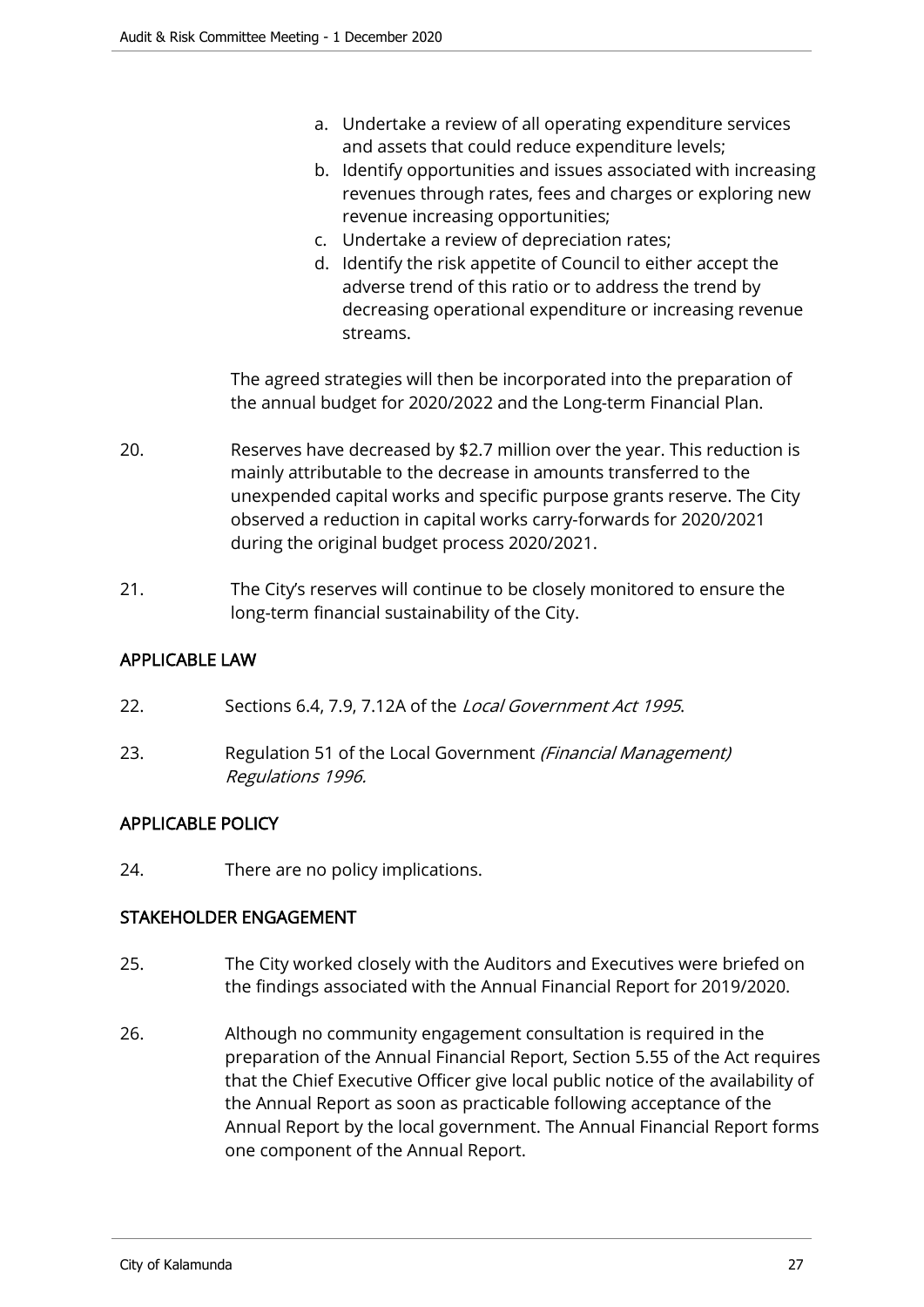#### FINANCIAL CONSIDERATIONS

27. The 2019/2020 Budget includes provision for the cost of having the accounts and the Annual Financial Report audited by an externally appointed registered auditor.

#### **SUSTAINABILITY**

#### Social Implications

28. Nil.

#### Economic Implications

29. Nil.

#### Environmental Implications

30. Nil.

#### RISK MANAGEMENT

31. Risk: Audit Certificate is qualified by the external auditor

| Consequence         | Likelihood | Rating |
|---------------------|------------|--------|
| Unlikely            | Moderate   | Low    |
| L. Action /Ctratom/ |            |        |

Action/Strategy

Employ qualified suitably skilled staff. Maintain controls and compliance with the policy. Ensure an effective internal audit program.

Risk: Failure to lodge the Annual Financial Report with the Local Government Department within the required timeframe.

| Consequence                                                        | Likelihood | Rating |  |  |
|--------------------------------------------------------------------|------------|--------|--|--|
|                                                                    |            |        |  |  |
| Rare                                                               | Moderate   | Low    |  |  |
| Action/Strategy                                                    |            |        |  |  |
| Lodge the report with the Department of Local Government within 30 |            |        |  |  |
| days of the signing of the auditor's report.                       |            |        |  |  |
|                                                                    |            |        |  |  |

#### **CONCLUSION**

32. The 2019/2020 Annual Financial Report includes: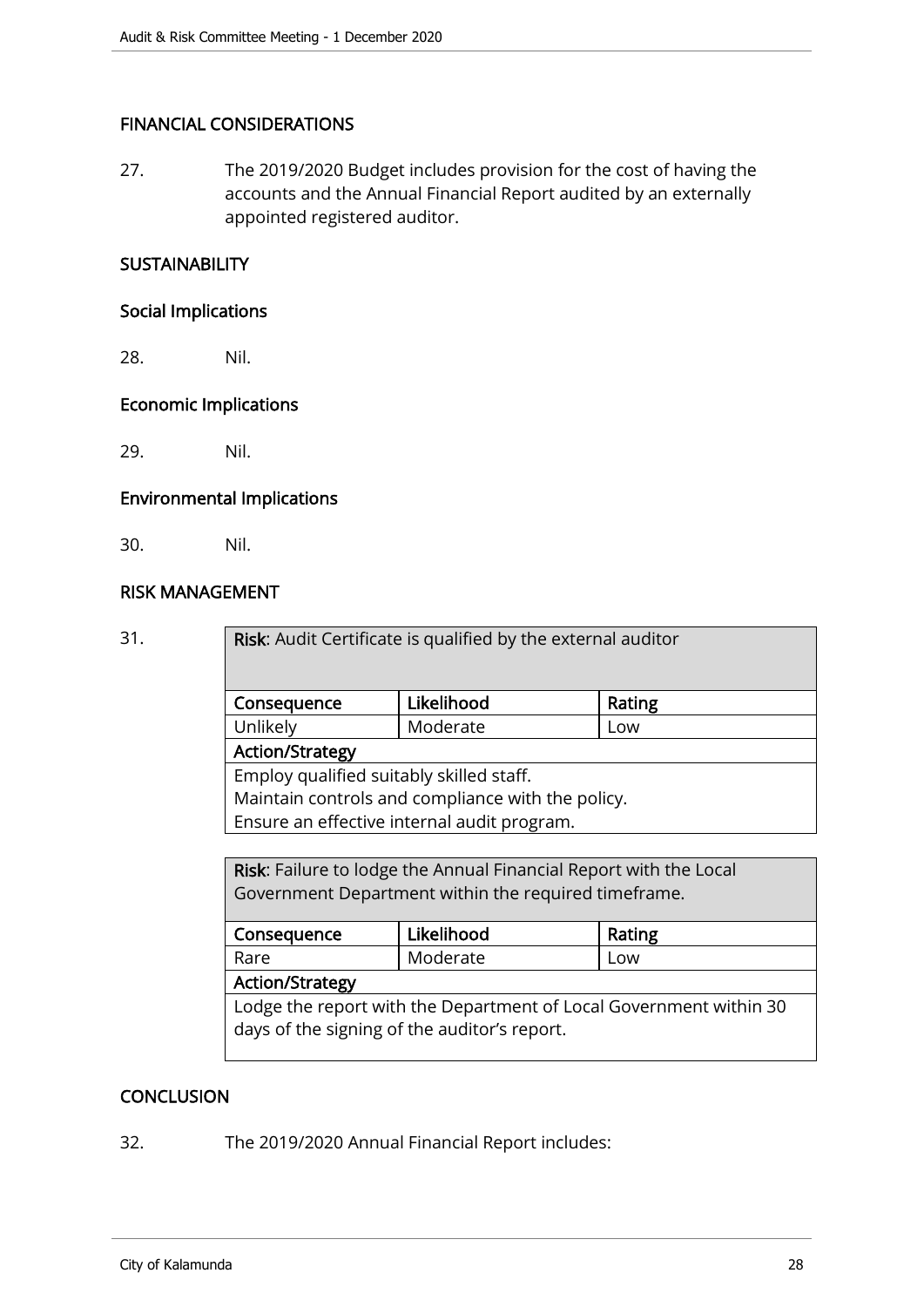- a) Statement by the Chief Executive Officer
- b) Statement of Comprehensive Income by Nature and Type
- c) Statement of Comprehensive Income by Program
- d) Statement on Financial Position
- e) Statement of Changes in Equity
- f) Statement of Cash Flows.
- g) Rate Setting Statement
- h) Notes to and forming part of the Financial Report
- i) Independent Auditor's Report
- 33. A significant outcome is that the Audit Report did not identify any matters of a material nature affecting the City's operations.
- 34. Regulation 51 of the Local Government (Financial Management) Regulations 1996 requires the Chief Executive Officer to provide a copy of the Annual Financial Report to the Department of Local Government, Sport, and Cultural Industries within 30 days of the receipt of the auditor's report on that financial report. The report was signed on 24 November 2020 and will be provided to the Department within the required timeframe of 30 days.
- 35. The COVID-19 pandemic was underway for the last few months of the financial year. Despite this, the City continued to deliver on key strategies adopted by the Council and maintained high levels of services across all programs.
- 36. The City achieved a Financial Health Indicator (FHI) of 75 for the 2019/2020 financial year. The FHI is a measurement of a local government's overall financial health. An FHI result of 70 and above indicates sound financial health.

#### Voting Requirements: **Absolute Majority**

#### COMMITTEE RECOMMENDATION

That Council:

1. ACCEPT the 2019/2020 Annual Financial Report (Attachment 1) according to Section 6.4 of the Local Government Act 1995.

2. NOTE the content of the memorandum prepared to address the significant adverse trend mentioned in the auditor's report. (Attachment 2).